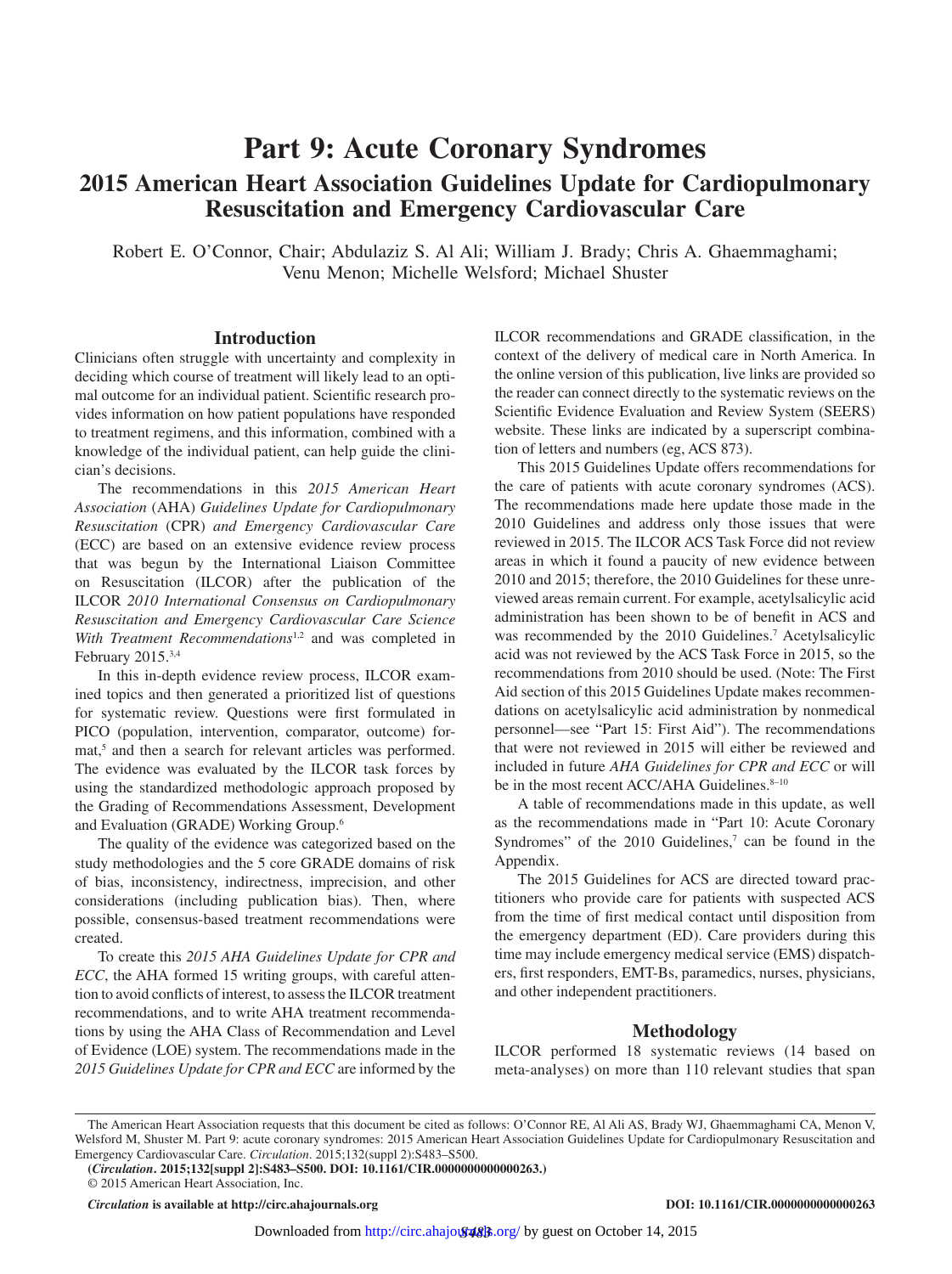40 years. Based on these reviews, the ACS Writing Group assessed the evidence and assigned an LOE by using AHA definitions. The LOE for a given intervention supports the class or "strength" of recommendation that the writing group assigned. This update uses the newest AHA Class of Recommendation and LOE classification system, which contains modifications to the Class III recommendation and introduces LOE B-R (randomized studies) and B-NR (nonrandomized studies), as well as LOE C-LD (limited data) and LOE C-EO (consensus of expert opinion). For further information, see "Part 2: Evidence Evaluation and Management of Conflicts of Interest."

### **Diagnostic Interventions in ACS**

### **Prehospital ECG and Prehospital STEMI Activation of the Catheterization Laboratory[ACS 873](https://volunteer.heart.org/apps/pico/Pages/PublicComment.aspx?q=873), [ACS 336](https://volunteer.heart.org/apps/pico/Pages/PublicComment.aspx?q=336)**

Prehospital acquisition of 12-lead electrocardiograms (ECGs) has been recommended by the *AHA Guidelines for CPR and Emergency Cardiovascular Care* since 2000. The 2015 ILCOR systematic review examined whether acquisition of a prehospital ECG with transmission of the ECG to the hospital, notification of the hospital of the need for fibrinolysis, or activation of the catheterization laboratory changes any major outcome.

#### *2015 Evidence Summary*

Obtaining an ECG early in the assessment of patients with possible ACS ensures that dynamic ECG changes suggestive of cardiac ischemia and ACS will be identified, even if they normalize before initial treatment.<sup>11</sup>

An early ECG may also enable ST elevation myocardial infarction (STEMI) to be recognized earlier. Acquiring a prehospital ECG and determining the presence of STEMI effectively makes the prehospital provider the first medical contact. The prehospital ECG can reliably enable identification of STEMI before arrival at the hospital,<sup>12</sup> but if notification of the receiving facility does not occur, any benefit to prehospital STEMI recognition is lost.

Prehospital ECG acquisition coupled with hospital notification if STEMI is identified consistently reduces the time to reperfusion in-hospital (first medical contact–to–balloon time, first medical contact–to–needle time, door-to-balloon time, door-to-needle time).13 To reduce time to STEMI reperfusion in-hospital, rapid transport and early treatment must occur in parallel with hospital preparation for the arriving patient.

Prehospital ECGs reduce the time to reperfusion with fibrinolytic therapy and also reduce the time to primary percutaneous coronary intervention (PPCI) and facilitate triage of STEMI patients to specific hospitals.<sup>4</sup> Prehospital activation of the catheterization laboratory (as opposed to delaying cardiac catheterization laboratory activation until the patient arrives at the hospital) is independently associated with improved times to PPCI and reduced mortality.4

Prehospital ECG acquisition and hospital notification reduce mortality by 32% when PPCI is the reperfusion strategy (benefit is accentuated when prehospital activation occurs) and by 24% when ED fibrinolysis is the reperfusion strategy.4

### *2015 Recommendations—Updated*

Prehospital 12-lead ECG should be acquired early for patients with possible ACS (Class I, LOE B-NR).

Prehospital notification of the receiving hospital (if fibrinolysis is the likely reperfusion strategy) and/or prehospital activation of the catheterization laboratory should occur for all patients with a recognized STEMI on prehospital ECG (Class I, LOE B-NR).

### **Computer-Assisted ECG STEMI Interpretation[ACS 559](https://volunteer.heart.org/apps/pico/Pages/PublicComment.aspx?q=559)**

The identification of STEMI in patients with suspected STEMI is often made on clinical grounds in combination with ECG findings as interpreted by a physician. The 2015 ILCOR systematic review addressed whether computer-assisted ECG interpretation improves identification of STEMI while minimizing unnecessary intervention.

#### *2015 Evidence Summary*

Studies examined both underdiagnosis (false-negative results) and overdiagnosis (false-positive results) $14,15$  or overdiagnosis alone16–20 by computer ECG interpretation. There was wide variation in the proportion of false-positive results (0% to 42%) and of false-negative results (22% to 42%).

These variations in accuracy seemed to occur because different ECG machines use different algorithms and because the computer interpretations are compared variously with interpretation by cardiologists, emergency physicians, and discharge diagnosis of STEMI. Moreover, the sensitivity and specificity of the test will differ depending on the prevalence of STEMI.

Both studies that examined false-negative results suggest that computer interpretation of ECG tracing produces unacceptably high rates of false-negative results in the identification of STEMI. A few studies show that computer interpretation can produce an unacceptably high rate of false-positive diagnoses. Interpretation by trained personnel in conjunction with computer interpretation may lower the rate of false results obtained when using computer interpretation alone.

### *2015 Recommendations—New*

Because of high false-negative rates, we recommend that computer-assisted ECG interpretation not be used as a sole means to diagnose STEMI (Class III: Harm, LOE B-NR).

We recommend that computer-assisted ECG interpretation may be used in conjunction with physician or trained provider interpretation to recognize STEMI (Class IIb, LOE C-LD).

# **Nonphysician STEMI ECG Interpretation**<sup>ACS 884</sup>

When physicians are not present or not available to interpret an ECG, other methods for interpretation must be used so that timely patient care is not adversely affected. The 2015 ILCOR systematic review examined whether nonphysicians such as paramedics and nurses could identify STEMI on an ECG so that earlier identification of STEMI could be made with acceptable rates of either underdiagnosis (false-negative results) or overdiagnosis (false-positive results).

#### *2015 Evidence Summary*

Three observational studies compared the diagnostic accuracy of the interpretation of ECGs as either STEMI or No STEMI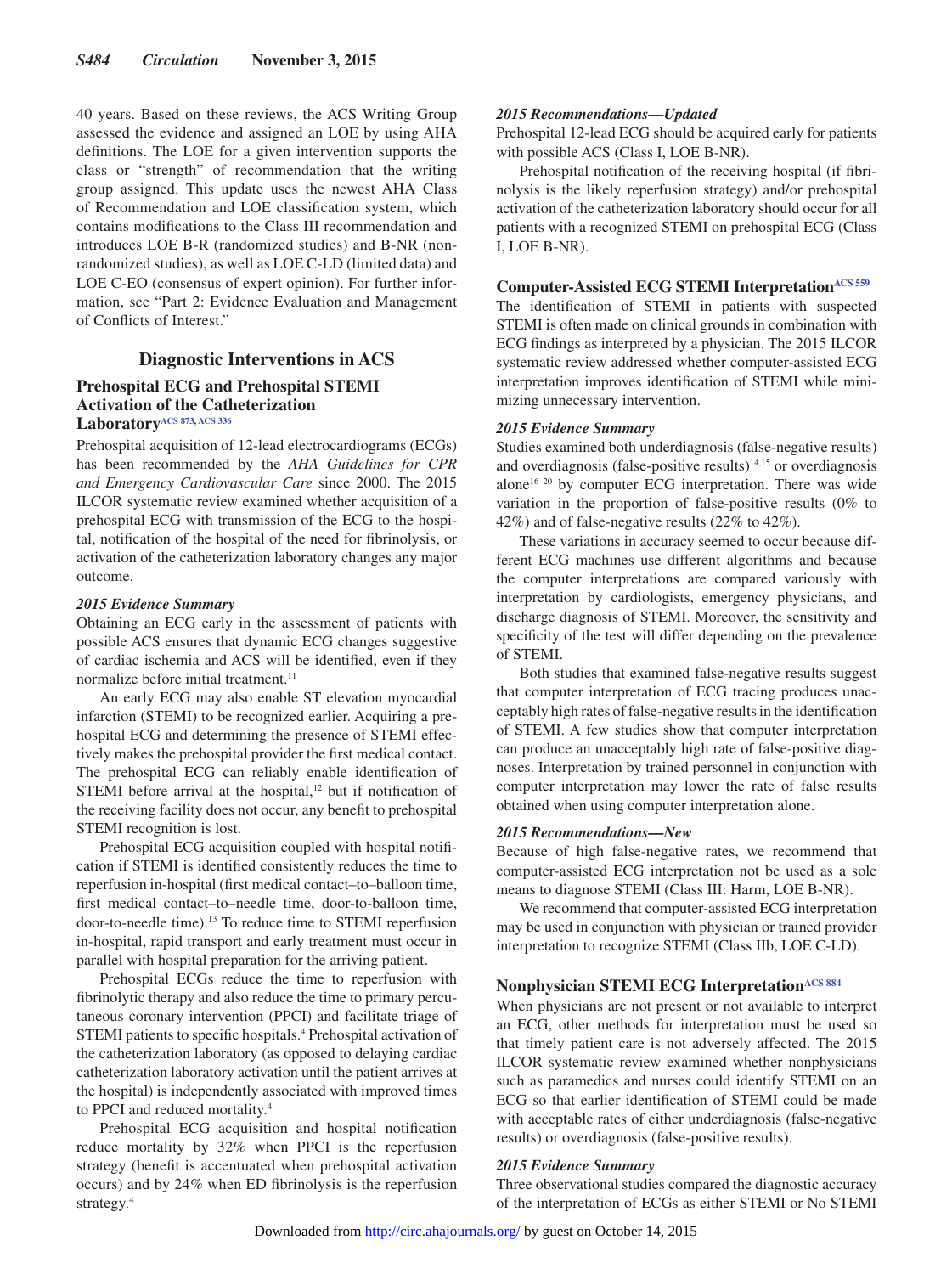by physicians and paramedics. $2^{1-23}$  While the studies used different methods to adjudicate the diagnosis, including World Health Organization criteria,<sup>21</sup> discharge diagnosis,<sup>22</sup> and catheterization laboratory activation,<sup>23</sup> all 3 studies showed a fairly high rate of agreement between physician and paramedic rates of distinguishing STEMI from No STEMI.

Overidentification of STEMI may have a significant adverse effect on resource utilization. An additional 6 studies examined the accuracy of paramedic identification of STEMI and reported false-positive rates (patients incorrectly diagnosed with STEMI by paramedics when no STEMI was present) ranging from 8% to 40%.17,24–28 One study reported that transmission of the ECG to the ED for emergency physician interpretation, compared with paramedic interpretation alone, improves the positive predictive value of the prehospital 12-lead ECG for triage and therapeutic decision making.<sup>24</sup> The time from hospital arrival to percutaneous coronary intervention (PCI) with balloon inflation was significantly shorter if EMS activated the catheterization laboratory than if the laboratory was activated by hospital staff25,26,28 or if the patient was directly admitted to the catheterization laboratory.<sup>27</sup>

#### *2015 Recommendation—New*

While transmission of the prehospital ECG to the ED physician may improve positive predictive value (PPV) and therapeutic decision-making regarding adult patients with suspected STEMI, if transmission is not performed, it may be reasonable for trained nonphysician ECG interpretation to be used as the basis for decision-making, including activation of the catheterization laboratory, administration of fibrinolysis, and selection of destination hospital (Class IIa, LOE B-NR).

# **Biomarkers in ACS[ACS 737](https://volunteer.heart.org/apps/pico/Pages/PublicComment.aspx?q=737)**

Cardiac troponin measurement, along with the ECG, is an integral part of the evaluation of patients with signs and symptoms suspicious for ACS. The detection of an elevated troponin (Tn) above the 99th percentile upper reference limit is highly sensitive and specific for myocardial necrosis, and is required in the universal definition of myocardial infarction (MI).29

Contemporary troponin assays are termed "high-sensitivity" (hs) if they are able to detect measurable troponin levels even in healthy individuals, with a threshold of detection of 0.006 ng/ml for hs-cTnI and 0.005 for hs-cTnT. Positive results are an order of magnitude higher than the threshold for detection and are usually defined as exceeding the  $99<sup>th</sup>$ percentile of values with a coefficient of variation of less than 10%.<sup>30</sup>

More than 8 million patients are evaluated for potential ischemic chest pain in US EDs each year, with troponin measurement serving as one of the crucial diagnostic tests.<sup>31</sup> Because of this vast number of patients with potential ischemic chest pain, it is highly desirable to find some combination of diagnostic testing that can reliably identify patients who are not experiencing ischemia and can be safely discharged from the ED.

The 2015 ILCOR systematic review examined whether a negative troponin test could be used to identify patients at low risk for ACS when they did not have signs of STEMI, ischemia, or changes on the ECG that could mask signs of acute ischemia or MI.

The clinician should bear in mind that unstable angina can present without any objective data of myocardial ischemic injury (ie, with normal ECG and normal troponin), in which case the initial diagnosis depends solely on the patient's clinical history and the clinician's interpretation and judgment.

#### *2015 Evidence Summary*

Two observational studies used troponin (cTnI, cTnT, or hscTnT) measured at 0 and 2 hours to assess whether patients could be safely discharged from the ED.<sup>32,33</sup> In these studies, 2.5% to 7.8% of patients with ACS had (false-) negative tests. That is, ACS would have been missed in 2.5% to 7.8% of the patients studied. With an unstructured risk assessment used in addition to the troponin testing, 2.3% of patients identified as being at low risk have a major adverse cardiac event (MACE) on 30-day follow-up. A formal risk assessment instrument was not used in either of these 2 studies.

Six additional observational studies combined troponin testing (using cTnI, cTnT, hs-cTnI, or hs-cTnT) with use of clinical decision rules such as TIMI, Vancouver, North American, or HEART. The proportion of false-negative results among patients with 30-day MACE ranged from 0% to  $1.2\%$ <sup>34-39</sup> When the age cutoff for low-risk patients was increased from 50 years to 60 years for the North American Chest Pain Rule, the proportion of false-negative results rose from  $0\%$  to  $1.1\%$ .<sup>37</sup> Because the rules were used in combination with different troponin measurements, and each test identified 99% of patients with ACS as defined by 30-day MACE, it was difficult to directly compare rule or assay performance. One study<sup>36</sup> identified 1 additional ACS patient by using the Vancouver rule when the hs-cTnI was used instead of the cTnI.

#### *2015 Recommendations—New*

We recommend against using hs-cTnT and cTnI alone measured at 0 and 2 hours (without performing clinical risk stratification) to identify patients at low risk for ACS (Class III: Harm, LOE B-NR).

We recommend that hs-cTnI measurements that are less than the 99th percentile, measured at 0 and 2 hours, may be used together with low-risk stratification (TIMI score of 0 or 1 or low risk per Vancouver rule) to predict a less than 1% chance of 30-day MACE (Class IIa, LOE B-NR).

We recommend that negative cTnI or cTnT measurements at 0 and between 3 and 6 hours may be used together with very low-risk stratification (TIMI score of 0, low-risk score per Vancouver rule, North American Chest Pain score of 0 and age less than 50 years, or low-risk HEART score) to predict a less than 1% chance of 30-day MACE (Class IIa, LOE B-NR).

### **Therapeutic Interventions in ACS**

### **ADP Inhibition: Adjunctive Therapy in Patients**  With Suspected STEMI—ADP Inhibitors<sup>ACS 335</sup>

The 2015 ILCOR systematic review addressed the clinical impact of the timing of administration of adenosine diphosphate (ADP) inhibition in the treatment of patients with suspected STEMI. The relative merit of early prehospital as compared with hospital administration of ADP inhibition as a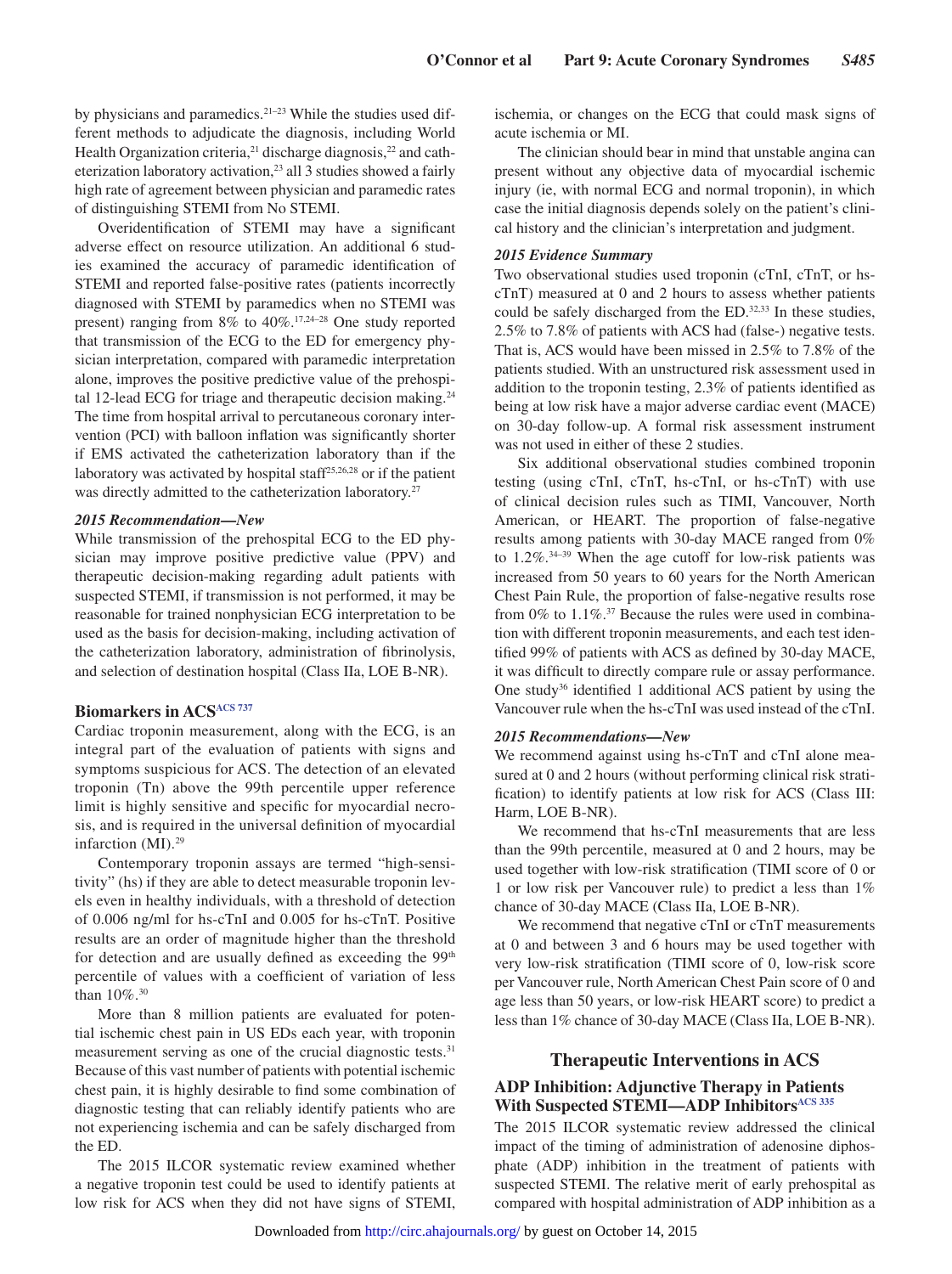general treatment strategy was assessed. Differences between individual ADP inhibitors were not examined.

The preferred reperfusion strategy for patients with STEMI is identification and restoration of normal flow in the infarct-related artery using primary percutaneous intervention. The use of potent dual antiplatelet therapy in STEMI patients undergoing PPCI is associated with improved clinical outcomes as well as lower rates of acute stent thrombosis.40,41 Given the short time from first medical contact to balloon inflation, treatment with oral ADP inhibitors in a prehospital setting has the potential to enhance platelet inhibition and improve procedural and clinical outcomes after PCI.

### *2015 Evidence Summary*

Three randomized controlled trials (RCTs)<sup>42-44</sup> showed no additional benefit to the outcome of 30-day mortality and no additional benefit or harm with respect to major bleeding with prehospital administration compared with in-hospital administration of an ADP-receptor antagonist.

#### *2015 Recommendation—New*

In patients with suspected STEMI intending to undergo PPCI, initiation of ADP inhibition may be reasonable in either the prehospital or in-hospital setting (Class IIb, LOE C-LD).

### **Prehospital Anticoagulants Versus None in STEMI[ACS 562](https://volunteer.heart.org/apps/pico/Pages/PublicComment.aspx?q=562)**

In patients with suspected STEMI, anticoagulation is standard treatment recommended by the American College of Cardiology Foundation/AHA Guidelines.<sup>9,10</sup> The 2015 ILCOR systematic review sought to determine if any important outcome measure was affected if an anticoagulant was administered prehospital compared with whether that same anticoagulant was administered in-hospital.

#### *2015 Evidence Summary*

A single nonrandomized, case-control study found that while flow rates were higher in an infarct-related artery when heparin and aspirin were administered in the prehospital setting versus the ED, there was no significant difference in death, PCI success rate, major bleeding, or stroke.<sup>45</sup>

#### *2015 Recommendations—New*

While there seems to be neither benefit nor harm to administering heparin to patients with suspected STEMI before their arrival at the hospital, prehospital administration of medication adds complexity to patient care. We recommend that EMS systems that do not currently administer heparin to suspected STEMI patients do not add this treatment, whereas those that do administer it may continue their current practice (Class IIb, LOE B-NR).

In suspected STEMI patients for whom there is a planned PPCI reperfusion strategy, administration of unfractionated heparin (UFH) can occur either in the prehospital or in-hospital setting (Class IIb, LOE B-NR).

### **Prehospital Anticoagulation for STEM[IACS 568](https://volunteer.heart.org/apps/pico/Pages/PublicComment.aspx?q=568)**

The 2015 ILCOR systematic review examined whether the prehospital administration of an anticoagulant such as bivalirudin, dalteparin, enoxaparin, or fondaparinux instead of UFH, in suspected STEMI patients who are transferred for PPCI, changes any major outcome.

#### *2015 Evidence Summary*

One RCT provided evidence in patients transferred for PCI for STEMI that there was no significant difference between prehospital bivalirudin compared with prehospital UFH with respect to 30-day mortality, stroke, or reinfarction. However, this same study did demonstrate a decreased incidence of major bleeding with bivalirudin.46 Another study (this one a non-RCT) also demonstrated no difference between prehospital bivalirudin compared with prehospital UFH with respect to 30-day mortality, stroke, and reinfarction. In contrast to the RCT, this study did not find a difference in major bleeding.<sup>47</sup>

Although stent thrombosis was not considered as an *a priori* outcome, bivalirudin was strongly associated with the risk of acute stent thrombosis (relative risk, 6.11; 95% confidence interval, 1.37-27.24).<sup>46</sup> Such association is also consistently reported in other published in-hospital studies and meta-analyses of this agent in patients undergoing PCI.48–50 While the benefit of bivalirudin over UFH alone in reducing bleeding complications has been shown, this benefit may be offset by the risk of stent thrombosis.

We have identified 1 RCT<sup>51</sup> enrolling 910 patients transferred for PPCI for STEMI that showed no significant difference between prehospital enoxaparin compared with prehospital UFH with respect to 30-day mortality, stroke, reinfarction, or major bleeding.

It is important to consider the results of the comparison between anticoagulants given in prehospital versus in-hospital settings in STEMI patients. Only UFH has been evaluated directly in this setting, and because there is no clear evidence of benefit, we are not recommending that EMS systems implement anticoagulant administration in the prehospital setting.

### *2015 Recommendations—New*

It may be reasonable to consider the prehospital administration of UFH in STEMI patients or the prehospital administration of bivalirudin in STEMI patients who are at increased risk of bleeding (Class IIb, LOE B-R).

In systems in which UFH is currently administered in the prehospital setting for patients with suspected STEMI who are being transferred for PPCI, it is reasonable to consider prehospital administration of enoxaparin as an alternative to UFH (Class IIa, LOE B-R).

### **Routine Supplementary Oxygen Therapy in Patients Suspected of ACS<sup>ACS 887</sup>**

The *2010 AHA Guidelines for CPR and ECC* noted that there was insufficient evidence to recommend the routine use of oxygen therapy in patients who had an uncomplicated ACS without signs of hypoxemia or heart failure and that older literature suggested harm with supplementary oxygen administration in uncomplicated ACS without demonstrated need for supplementary oxygen.<sup>52,53</sup> The 2010 Guidelines, however, did recommend that oxygen be administered to patients with breathlessness, signs of heart failure, shock, or an oxygen saturation less than 94%.7

In 2015, the ILCOR systematic review specifically addressed the use of oxygen as an adjunctive medication in the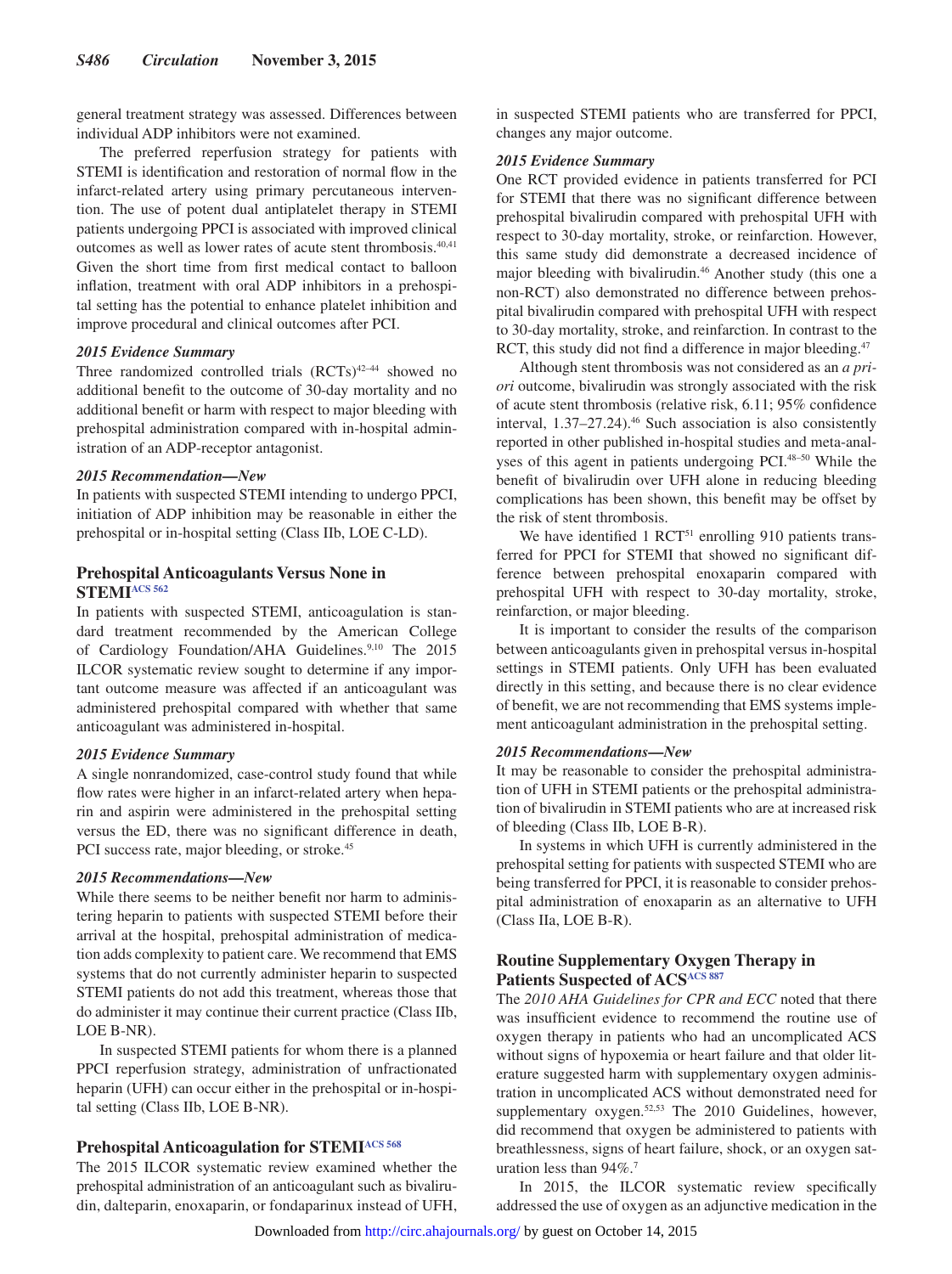treatment of patients who had normal oxygen saturation but had suspected ACS. The 2 treatment approaches (either providing or withholding oxygen) were compared with respect to outcomes: rate of death, infarction size, resolution of chest pain, and ECG abnormality resolution. The new recommendation in this 2015 Guidelines Update applies only to the use of oxygen for patients suspected of ACS who have normal oxygen saturations.

### **Adjunctive Therapy in Patients Suspected of ACS: Oxygen**

Respiratory compromise, manifested by oxygen desaturation, can occur during ACS, most often as a result of either acute pulmonary edema or chronic pulmonary disease. Supplementary oxygen has previously been considered standard therapy for the patient suspected of ACS, even in patients with normal oxygen saturation. The rationale for oxygen therapy was a belief that maximization of oxygen saturation may improve delivery of oxygen to the tissues and thus reduce the ischemic process and related negative outcomes. In other patient groups, such as resuscitated cardiac arrest patients, hyperoxia has been associated with worse outcomes as compared with normoxia.54–56

### *2015 Evidence Summary*

There is limited evidence regarding the use of supplementary oxygen therapy in suspected ACS patients with normal oxygen saturation. The practice of administering oxygen to all patients regardless of their oxygen saturation is based on both rational conjecture and research performed before the current reperfusion era in acute cardiac care.52 More recent study of this issue is also limited, $57,58$  although 2 trials addressing this question are in progress or are recently completed. The AVOID trial,59 a multicentered prospective RCT published since the 2015 ILCOR systematic review, compared oxygen administration with no oxygen administration in suspected STEMI patients without respiratory compromise. When oxygen was administered, the patients experienced increased myocardial injury at presentation and larger infarction size at 6 months. Reinfarction and the incidence of cardiac arrhythmias were also increased in the oxygen therapy group.59 Because this study was published after the ILCOR systematic review, it was not considered in our treatment recommendation.

There is no evidence that withholding supplementary oxygen therapy in normoxic patients suspected of ACS affects the rate of death and/or resolution of chest pain; there is only a very low level of evidence that withholding supplementary oxygen reduces infarction size, and there is no evidence that withholding supplementary oxygen therapy affects the resolution of ECG abnormality.52,53,57,58

#### *2015 Recommendation—Updated*

The provision of supplementary oxygen to patients with suspected ACS who are normoxic has not been shown to reduce mortality or hasten the resolution of chest pain. Withholding supplementary oxygen in these patients has been shown to minimally reduce infarct size.

The usefulness of supplementary oxygen therapy has not been established in normoxic patients. In the prehospital, ED, and hospital settings, the withholding of supplementary oxygen therapy in normoxic patients with suspected or confirmed acute coronary syndrome may be considered (Class IIb, LOE C-LD).

### **Reperfusion Decisions in STEMI Patients**

The 2010 ILCOR systematic review addressed the use of reperfusion therapy, including fibrinolysis and PPCI, in patients with STEMI who present initially to non–PCI-capable hospitals. The *2015 AHA Guidelines Update for CPR and ECC* examines the most appropriate reperfusion therapy in STEMI patients presenting to non–PCI-capable hospitals as well as the need for hospital transfer for PCI, or ischemiaguided (ie, rescue) coronary angiography and/or PCI.

### **Prehospital Fibrinolysis, Hospital Fibrinolysis, and Prehospital Triage to PCI Cente[rACS 338,](https://volunteer.heart.org/apps/pico/Pages/PublicComment.aspx?q=338) [ACS 341](https://volunteer.heart.org/apps/pico/Pages/PublicComment.aspx?q=341)**

Prehospital fibrinolysis requires a sophisticated system of provider expertise, well-established protocols, comprehensive training programs, medical oversight, and quality assurance.4 In many European systems, a physician provides prehospital fibrinolysis, but nonphysicians can also safely administer fibrinolytics.60 The 2015 ILCOR systematic review evaluated whether prehospital fibrinolysis is preferred to reperfusion inhospital where the prehospital fibrinolysis expertise, education, and system support exists.

### *2015 Evidence Summary*

Prehospital fibrinolysis will achieve earlier treatment as compared with ED fibrinolysis. Where transport times are more than 30 to 60 minutes, the time advantage conferred by prehospital fibrinolysis provides a mortality benefit.<sup>4</sup> This benefit from prehospital fibrinolysis was found consistently by 3 RCTs performed more than 20 years ago.<sup>61-63</sup> However, these studies were performed at a time when hospital fibrinolytic administration typically took well in excess of 60 minutes. It is not clear the extent to which that mortality benefit would be maintained today when the hospital time to fibrinolytic treatment is typically considerably shorter than it was 20 years ago. The only recent evidence for this therapy comes from a non-RCT that confirms a small mortality benefit to prehospital fibrinolysis.<sup>64</sup> When transport times are shorter than 30 to 60 minutes, the mortality benefit from administering fibrinolytics before hospital arrival may be lost and may no longer outweigh the relative complexity of providing this therapy outside of a hospital.

However, PPCI is generally preferred to in-hospital fibrinolysis for STEMI reperfusion.<sup>65</sup> Prehospital providers can transport STEMI patients directly to PCI centers, and activation of the team before arrival allows the team to assemble and prepare in parallel with transport. Several studies in the past 15 years have compared transport directly for PPCI with prehospital fibrinolysis and found no mortality benefit of either therapy, although the relatively rare harm from intracranial hemorrhage is greater with fibrinolysis.<sup>66-69</sup>

### *2015 Recommendations—Updated*

Where prehospital fibrinolysis is available as part of a STEMI system of care, and in-hospital fibrinolysis is the alternative treatment strategy, it is reasonable to administer prehospital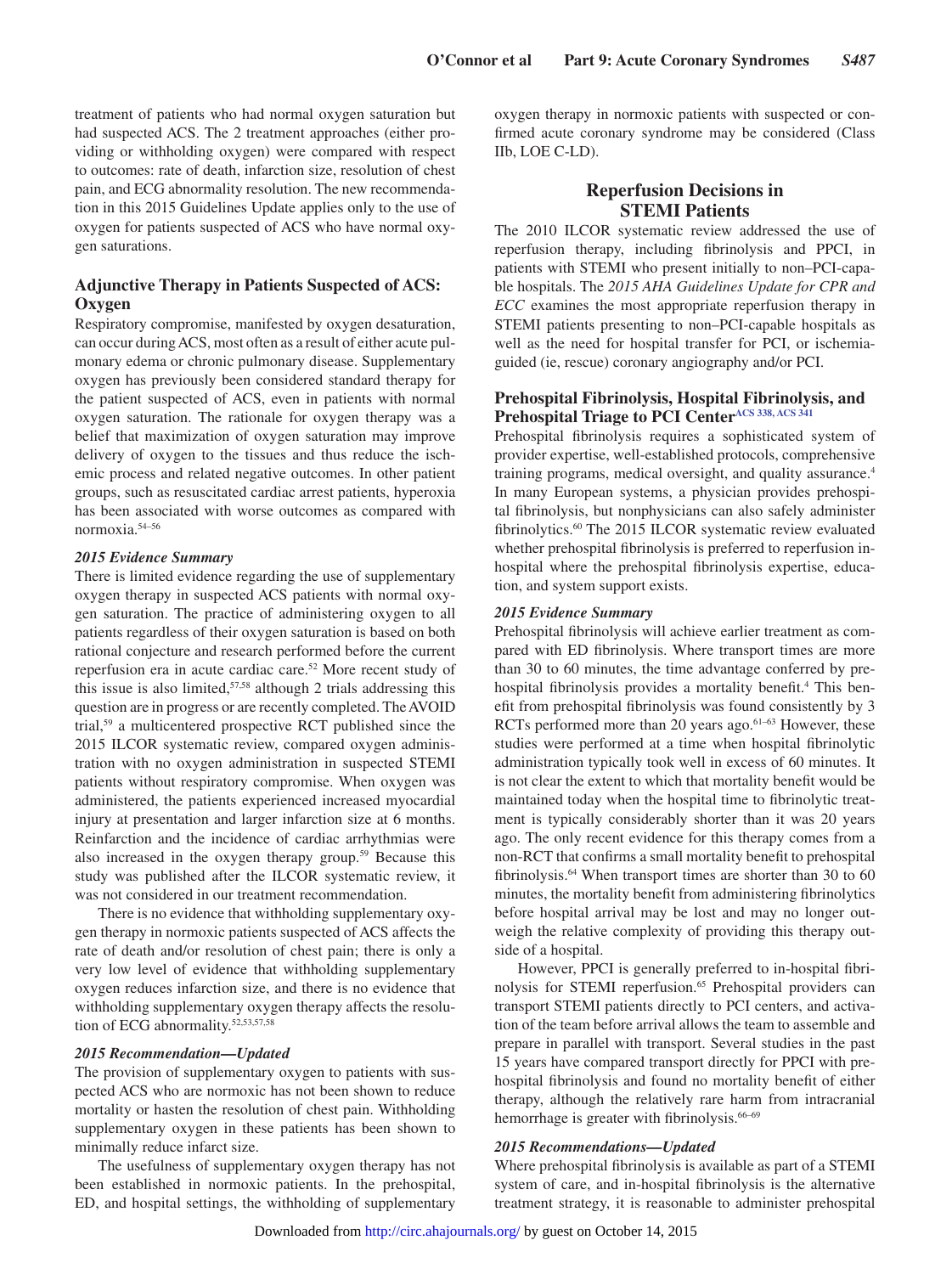fibrinolysis when transport times are more than 30 minutes (Class IIa, LOE B-R).

Where prehospital fibrinolysis is available as part of the STEMI system of care and direct transport to a PCI center is available, prehospital triage and transport directly to a PCI center may be preferred because of the small relative decrease in the incidence of intracranial hemorrhage without evidence of mortality benefit to either therapy (Class IIb, LOE B-R).

### **ED Fibrinolysis and Immediate PCI Versus Immediate PCI Alone**<sup>ACS 882</sup>

Delays in the performance of PPCI are commonly observed in clinical practice. In many regions, the delay arises because of the relative paucity of dedicated PPCI centers, resulting in the need for prolonged transfer times. In this context, combining the availability and ease of administration of fibrinolytic with the downstream certainty of mechanical reperfusion with facilitated PCI was an attractive concept, with its promise of both restoring early flow to the infarct-related artery while addressing the concerns of pharmacologic failure and need for rescue. This was counterbalanced by the concern for a heightened risk of bleeding complications and detrimental procedural outcomes in this prothrombotic milieu.

The 2015 ILCOR systematic review addressed the merits for reperfusion in STEMI patients with a strategy of initial fibrinolysis followed by immediate PCI versus immediate PCI alone.

### *2015 Evidence Summary*

A number of randomized clinical trials have addressed clinical outcomes after initial treatment with a half- or full-dose fibrinolytic agent followed by dedicated immediate PCI compared with immediate PCI alone.

The studies showed no benefit to mortality, $70-74$  nonfatal  $MI<sub>1</sub><sup>70-74</sup>$  or target vessel revascularization<sup>70-73</sup> when fibrinolytic administration is combined with immediate PCI as compared with immediate PCI alone.

The studies did, however, identify harm from intracranial hemorrhage<sup>70–72</sup> or major bleeding<sup>70–74</sup> when fibrinolytic administration is combined with immediate PCI versus immediate PCI alone.

#### *2015 Recommendation—New*

In the treatment of patients with suspected STEMI, the combined application of fibrinolytic therapy followed by immediate PCI (as contrasted with immediate PCI alone) is not recommended (Class III: Harm, LOE B-R).

### **Delayed PCI Versus Fibrinolysis Stratified by Time From Symptom Onset[ACS 337](https://volunteer.heart.org/apps/pico/Pages/PublicComment.aspx?q=337)**

Although the overall survivability benefits of reperfusion therapy are time dependent, the loss of efficacy caused by delay is more pronounced with fibrinolysis than with PCI.<sup>75</sup> The success of PCI in achieving TIMI-3 flow in the early hours after STEMI does not change with time, whereas the ability of fibrinolytic therapy to achieve TIMI-3 flow decreases significantly with increasing ischemic time.<sup>76</sup> In this context, the choice of reperfusion therapy for a STEMI patient when access to PCI is delayed is a challenging one. The clinician has to weigh the advantages of immediate fibrinolysis, which includes ease of administration and potential to open the infarct-related artery in a timely manner versus the limitations of fibrinolysis, which include the risk of intracranial hemorrhage and bleeding and the time sensitivity of the intervention's efficacy to open the infarct-related artery. Thus, total ischemic time is an important variable in weighing the merits of delayed PCI versus immediate fibrinolysis.

In the 2010 AHA Guidelines for CPR and ECC,<sup>7</sup> the recommendations were directed at patients in whom PCI could not be accomplished within 90 minutes of first medical contact.

The 2015 ILCOR systematic review compared the relative benefits of immediate fibrinolysis versus primary but delayed PCI in treating STEMI patients, stratifying patients by time from initial medical contact.

#### *2015 Evidence Summary*

In STEMI patients presenting less than 2 hours after symptom onset in whom immediate PPCI will delay treatment 60 to 160 minutes compared with fibrinolysis, 2 RCTs (combined into a single analysis) using an outcome of 30-day mortality<sup>77</sup> and 1 RCT using an outcome of 5-year mortality showed greater harm with delayed PPCI compared with fibrinolysis.<sup>78</sup> No differences were found to incidence of reinfarction $77$  or severe bleeding.79

For STEMI patients presenting 2 to 6 hours after symptom onset in whom PPCI will delay treatment 60 to 160 minutes compared with fibrinolysis, 2 RCTs using an outcome of 1-year mortality<sup>77</sup> and 1 RCT using an outcome of 5-year mortality showed no benefit of delayed PPCI over fibrinolysis.78 There was also no difference in the incidence of reinfarction,<sup>77</sup> but 1 RCT79 showed more severe bleeding with fibrinolysis as compared with delayed PPCI.

In STEMI patients presenting 3 to 12 hours after symptom onset in whom PPCI will delay treatment 60 to 120 minutes as compared with fibrinolysis, 1 RCT<sup>80</sup> using a 30-day mortality outcome showed that delayed PPCI conferred a benefit as compared with immediate fibrinolysis.

A reanalysis of the raw data from  $16 RCTs<sup>81</sup>$  has suggested that the acceptable fibrinolysis to PPCI delay varies depending on the patient's baseline risk and delay to presentation. A pragmatic simplification of the formula derived in the analysis has been suggested in an editorial<sup>82</sup> associated with the publication of the analysis: Patients older than 65 years and all patients in Killip class greater than 1 should be treated with PPCI. Patients older than 65 years in Killip class 1 should have PPCI unless delay is greater than 35 minutes.

### *2015 Recommendations—Updated*

The following recommendations are not in conflict with, and do not replace, the 2013 ACC/AHA STEMI Guidelines, which are endorsed by this ACS Writing Group. These 2015 Guidelines Update recommendations are derived from a different set of studies that examined the interval between *symptom onset* and reperfusion, rather than the interval between *first medical contact* and reperfusion. The symptom onset interval is appropriate to consider when time of symptom onset is known. However, time from symptom onset may be difficult to ascertain or may be unreliable. When time from symptom onset is uncertain, it is appropriate to follow the ACC/AHA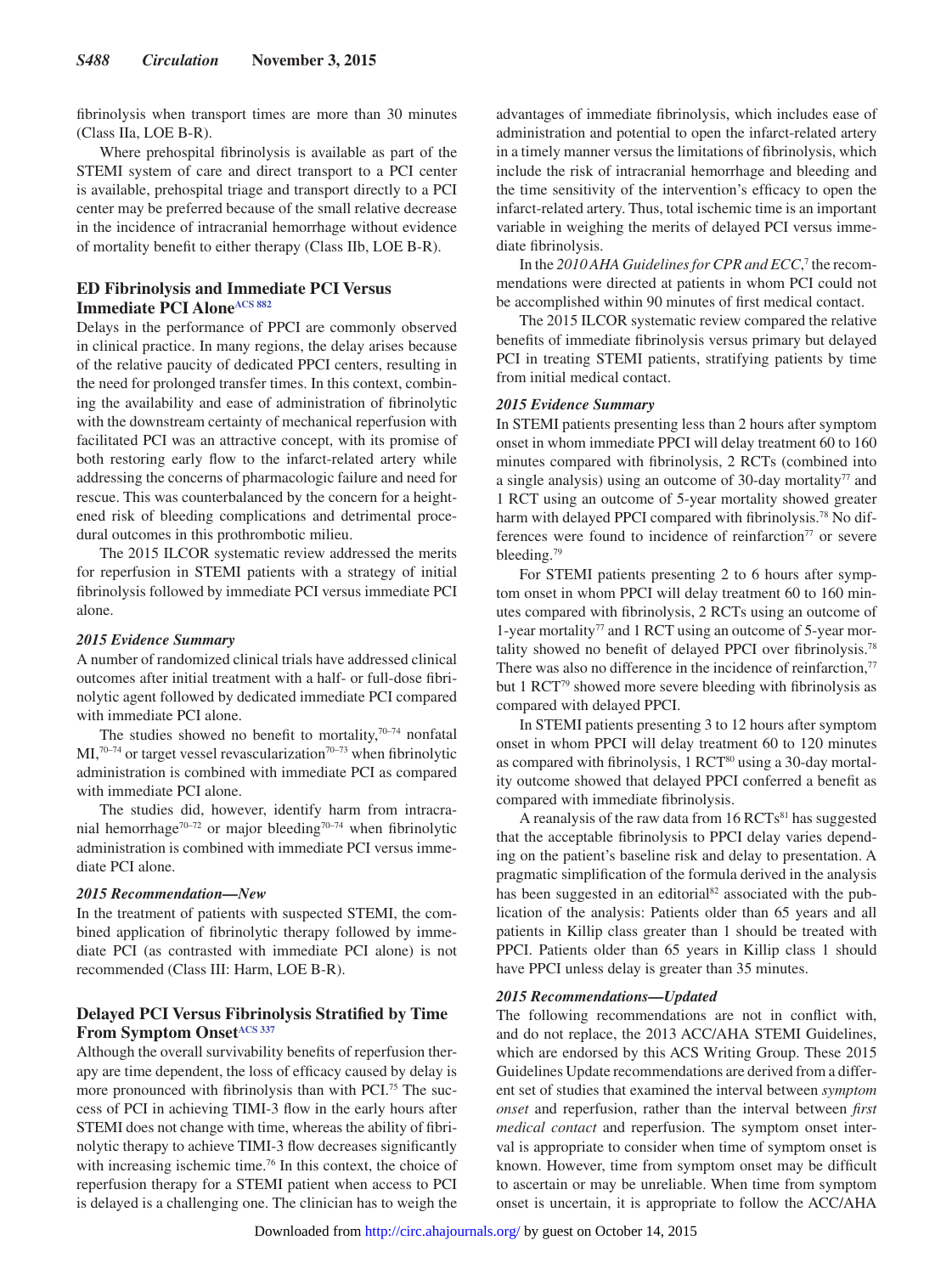STEMI Guidelines recommendation that PPCI is the preferred reperfusion strategy when time from symptom onset is less than 12 hours and time to PPCI from first medical contact in these patients is anticipated to be less than 120 minutes. Regardless of whether time of symptom onset is known, the interval between first medical contact and reperfusion should not exceed 120 minutes (Class I, LOE C-EO).

In STEMI patients presenting within 2 hours of symptom onset, immediate fibrinolysis rather than PPCI may be considered when the expected delay to PPCI is more than 60 minutes (Class IIb, LOE C-LD).

In STEMI patients presenting within 2 to 3 hours after symptom onset, either immediate fibrinolysis or PPCI involving a possible delay of 60 to 120 minutes might be reasonable (Class IIb, LOE C-LD).

In STEMI patients presenting within 3 to 12 hours after symptom onset, performance of PPCI involving a possible delay of up to 120 minutes may be considered rather than initial fibrinolysis (Class IIb, LOE C-LD).

It is acknowledged that fibrinolysis becomes significantly less effective more than 6 hours after symptom onset, and thus a longer delay to PPCI may be the better option for patients more than 6 hours after symptom onset.

In STEMI patients, when delay from first medical contact to PPCI is anticipated to exceed 120 minutes, a strategy of immediate fibrinolysis followed by routine early (within 3 to 24 hours) angiography and PCI if indicated may be reasonable for patients with STEMI (Class IIb, LOE B-R).

### **Reperfusion Therapy for STEMI in Non–PCI-Capable Hospital[sACS 332](https://volunteer.heart.org/apps/pico/Pages/PublicComment.aspx?q=332), [ACS 334](https://volunteer.heart.org/apps/pico/Pages/PublicComment.aspx?q=334), [ACS 779](https://volunteer.heart.org/apps/pico/Pages/PublicComment.aspx?q=779)**

The rapid restoration of perfusion in the infarct-related coronary artery, using either fibrinolytic therapy or PPCI, provides the opportunity for an optimal outcome.

Fibrinolytic therapy unequivocally improves survival in patients presenting with STEMI and has widespread availability.83 STEMI patients with contraindications to fibrinolytic therapy and who are in cardiogenic shock are not appropriate candidates for this form of reperfusion therapy.84 PPCI is superior to fibrinolytic therapy in the management of STEMI,<sup>85</sup> because PPCI also improves survival rates and enhances other important outcomes in the STEMI patient. However, this form of reperfusion therapy is not widely available.

The superiority of PPCI over fibrinolytic therapy is not absolute. For STEMI patients presenting to a non–PCIcapable hospital, the decision to administer fibrinolytic therapy at the initial facility as compared with immediate-transfer PPCI requires consideration of several factors, including the location of the MI, patient age, the duration of STEMI at time of initial ED presentation, time required to complete transfer for and performance of PPCI, and the abilities of the PPCI cardiologist and hospital.85 Furthermore, the hemodynamic status of the patient is important; specifically, patients in cardiogenic shock are most appropriately managed with PPCI.<sup>84</sup>

#### *2015 Evidence Summary*

#### *Fibrinolysis Versus Transfer for PPCI*

In a non–PCI-capable hospital, the choice of reperfusion therapy in the STEMI patient is either immediate fibrinolytic therapy or transfer for PPCI; the time required for transfer of the patient to a PCI-capable hospital must be considered in making the choice. Comparison studies showed benefit of immediate transfer to a PCI center with respect to 30-day mortality, stroke, and/or reinfarction.80,86–92 There was no difference in major hemorrhage.<sup>88,91</sup>

### *Fibrinolysis and Routine Transfer for Angiography Versus Immediate Transfer for PPCI*

When immediate fibrinolysis in a non–PCI-capable hospital followed by routine transfer for angiography was compared with immediate transfer to a PCI center for PPCI, 3 studies showed no benefit to 30-day mortality, stroke, and/or reinfarction and no difference in the rates of intracranial hemorrhage or major bleeding.67,93,94

#### *Fibrinolysis and Routine Transfer for Angiography Versus No Routine Transfer: 30-Day Mortality*

In patients who received a fibrinolytic agent for STEMI in a non–PCI-capable hospital, studies comparing either routine transfer for angiography at 3 to 6 hours and up to 24 hours or no transfer except for ischemia-driven PCI (rescue PCI) in the first 24 hours showed no benefit with respect to 30-day mortality<sup>67,92,95-99</sup> or 1-year mortality.<sup>67,95,96,99-101</sup>

#### *Fibrinolysis and Routine Transfer for Angiography Versus No Routine Transfer: Intracranial Hemorrhage or Major Bleeding*

In patients who received a fibrinolytic agent for STEMI in a non–PCI-capable hospital, studies comparing either routine transfer for angiography at 3 to 6 hours and up to 24 hours or no transfer except for ischemia-driven PCI (rescue PCI) in the first 24 hours demonstrated no difference in incidence of intracranial hemorrhage,  $67,95-99$  major bleeding,  $67,95-99$  or stroke.<sup>92,95,97,99</sup>

### *Fibrinolysis and Routine Transfer for Angiography Versus No Routine Transfer: Reinfarction*

When immediate fibrinolysis for STEMI was followed by routine transfer for angiography at 3 to 6 hours and up to 24 hours as compared with no transfer except for ischemia-driven PCI (rescue PCI) in the first 24 hours, a decrease in the rate of reinfarction was demonstrated.67,92,95–99

#### *2015 Recommendations—New*

In adult patients presenting with STEMI in the ED of a non– PCI-capable hospital, we recommend immediate transfer without fibrinolysis from the initial facility to a PCI center instead of immediate fibrinolysis at the initial hospital with transfer only for ischemia-driven PCI (Class I, LOE B-R). When STEMI patients cannot be transferred to a PCI-capable hospital in a timely manner, fibrinolytic therapy with routine transfer for angiography may be an acceptable alternative to immediate transfer to PPCI (Class IIb, LOE C-LD).

When fibrinolytic therapy is administered to a STEMI patient in a non–PCI-capable hospital, it may be reasonable to transport all postfibrinolysis patients for early routine angiography in the first 3 to 6 hours and up to 24 hours rather than transport postfibrinolysis patients only when they require ischemia-guided angiography (Class IIb, LOE B-R). It is recognized that there may be practical and logistical circumstances, including geographic limitations, where transfer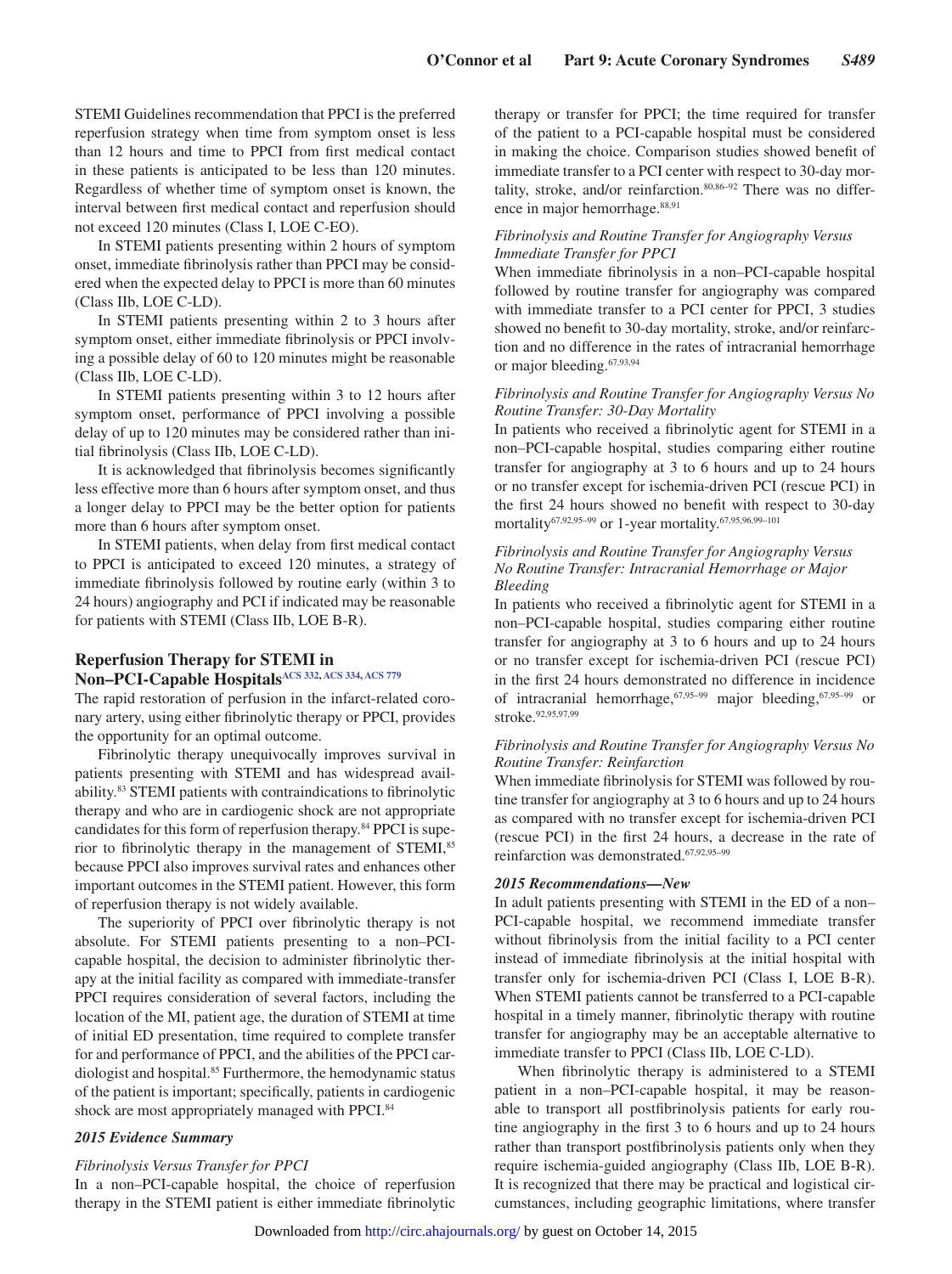for angiography within 24 hours is difficult or impossible. In these cases, the small but measurable decrease in reinfarction rates may not justify a prolonged or difficult transfer.

# **Hospital Reperfusion Decisions After ROSC PCI After ROSC With and Without ST Elevatio[nACS 340,](https://volunteer.heart.org/apps/pico/Pages/PublicComment.aspx?q=340) [ACS 885](https://volunteer.heart.org/apps/pico/Pages/PublicComment.aspx?q=885)**

In 2010, the ILCOR systematic review combined ST-elevation and non–ST-elevation patients after ROSC. However, the *2010 AHA Guidelines for CPR and ECC* did make separate recommendations for each of these distinct groups of patients, recommending emergency coronary angiography for ST-elevation patients after ROSC, while supporting the consideration of coronary angiography for non–ST-elevation patients after ROSC.

The 2015 ILCOR systematic review examined whether immediate coronary angiography (angiography performed within 24 hours after ROSC) for patients with and without ST elevation after cardiac arrest improved outcomes.

### *2015 Evidence Summary*

Evidence regarding the timing of coronary angiography immediately after cardiac arrest (defined variously, but within 24 hours) is limited to observational studies.

Aggregated data from 15 studies of 3800 patients having ST elevation on ECG after ROSC after cardiac arrest demonstrated a benefit of immediate coronary angiography, favoring

survival to hospital discharge, $102-116$  while 9 of these studies enrolling a total of 2819 patients also demonstrated a benefit favoring neurologically favorable outcomes.102–104,107,109–111,114,117

In patients without ST elevation on initial postarrest ECG, 2 studies demonstrated a benefit favoring improved survival to hospital discharge and improved neurologically favorable outcome when patients received immediate coronary angiography.102,107

In these studies, the decision to undertake the intervention was influenced by a variety of factors such as patient age, duration of CPR, hemodynamic instability, presenting cardiac rhythm, neurologic status upon hospital arrival, and perceived likelihood of cardiac etiology.

### *2015 Recommendations—Updated*

Coronary angiography should be performed emergently (rather than later in the hospital stay or not at all) for OHCA patients with suspected cardiac etiology of arrest and ST elevation on ECG (Class I, LOE B-NR).

Emergency coronary angiography is reasonable for select (eg, electrically or hemodynamically unstable) adult patients who are comatose after OHCA of suspected cardiac origin but without ST elevation on ECG (Class IIa, LOE B-NR).

Coronary angiography is reasonable in post–cardiac arrest patients where coronary angiography is indicated regardless of whether the patient is comatose or awake (Class IIa, LOE C-LD).

# **Disclosures**

#### **Part 9: Acute Coronary Syndromes: 2015 Guidelines Update Writing Group Disclosures**

| <b>Writing Group</b><br>Member | Employment                                        | Research Grant                         | Other Research<br>Support | Speakers' Bureau/<br>Honoraria | <b>Expert Witness</b>      | Ownership<br>Interest | Consultant/<br><b>Advisory Board</b>                     | <b>Other</b> |
|--------------------------------|---------------------------------------------------|----------------------------------------|---------------------------|--------------------------------|----------------------------|-----------------------|----------------------------------------------------------|--------------|
| Robert E. O'Connor             | University of Virginia                            | None                                   | None                      | None                           | None                       | None                  | None                                                     | None         |
| Abdulaziz S. Al Ali            | <b>McMaster University</b>                        | None                                   | None                      | None                           | None                       | None                  | None                                                     | None         |
| William J. Brady               | University of Virginia                            | <b>Siemens Medical</b><br>Diagnostics* | None                      | None                           | Medicolegal<br>consulting* | None                  | EvidenceCare+                                            | None         |
| Chris A.<br>Ghaemmaghami       | University of Virginia                            | None                                   | None                      | None                           | None                       | None                  | None                                                     | None         |
| Venu Menon                     | <b>Cleveland Clinic</b>                           | Astra Zeneca*                          | None                      | None                           | None                       | None                  | Astra Zeneca*:<br>Takeda<br>Pharmaceuticals <sup>+</sup> | None         |
| Michelle Welsford              | Centre for Paramedic<br>Education and<br>Research | None                                   | None                      | None                           | None                       | None                  | None                                                     | None         |
| <b>Consultant</b>              |                                                   |                                        |                           |                                |                            |                       |                                                          |              |
| <b>Michael Shuster</b>         | <b>Mineral Springs</b><br>Hospital                | None                                   | None                      | None                           | None                       | None                  | American Heart<br>Association+                           | None         |

This table represents the relationships of writing group members that may be perceived as actual or reasonably perceived conflicts of interest as reported on the Disclosure Questionnaire, which all members of the writing group are required to complete and submit. A relationship is considered to be "significant" if (a) the person receives \$10000 or more during any 12-month period, or 5% or more of the person's gross income; or (b) the person owns 5% or more of the voting stock or share of the entity, or owns \$10000 or more of the fair market value of the entity. A relationship is considered to be "modest" if it is less than "significant" under the preceding definition.

\*Modest.

†Significant.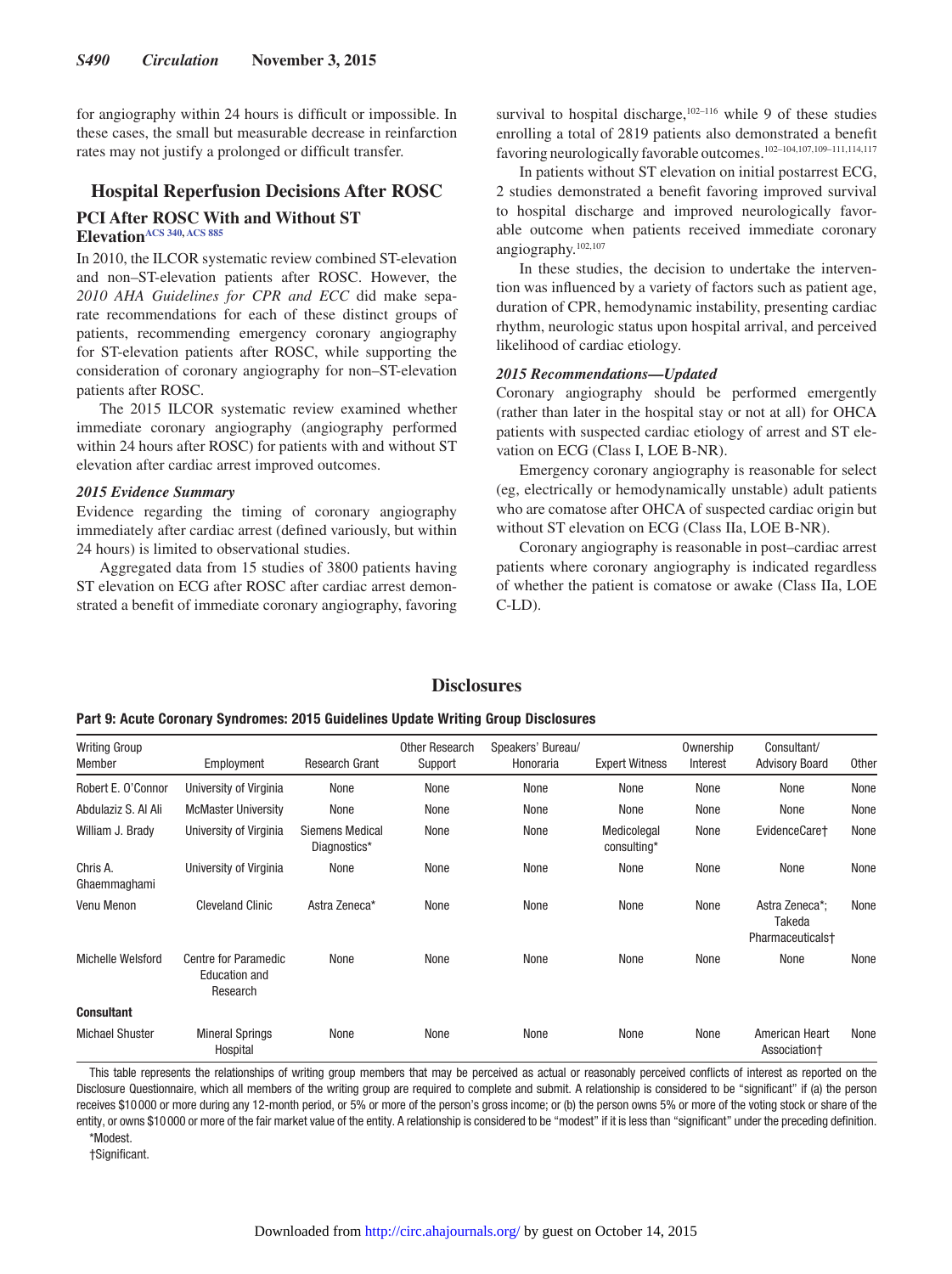# **Appendix**

# **2015 Guidelines Update: Part 9 Recommendations**

| Year Last<br>Reviewed | Topic                            | Recommendation                                                                                                                                                                                                                                                                                                                                                                                                                                                                 | Comments         |
|-----------------------|----------------------------------|--------------------------------------------------------------------------------------------------------------------------------------------------------------------------------------------------------------------------------------------------------------------------------------------------------------------------------------------------------------------------------------------------------------------------------------------------------------------------------|------------------|
| 2015                  | Diagnostic Interventions in ACS  | Prehospital 12-lead ECG should be acquired early for patients with possible ACS (Class I, LOE<br>B-NR).                                                                                                                                                                                                                                                                                                                                                                        | new for 2015     |
| 2015                  | Diagnostic Interventions in ACS  | Prehospital notification of the receiving hospital (if fibrinolysis is the likely reperfusion<br>strategy) and/or prehospital activation of the catheterization laboratory should occur for all<br>patients with a recognized STEMI on prehospital ECG (Class I, LOE B-NR).                                                                                                                                                                                                    | updated for 2015 |
| 2015                  | Diagnostic Interventions in ACS  | Because of high false-negative rates, we recommend that computer-assisted ECG<br>interpretation not be used as a sole means to diagnose STEMI (Class III: Harm, LOE B-NR).                                                                                                                                                                                                                                                                                                     | new for 2015     |
| 2015                  | Diagnostic Interventions in ACS  | We recommend that computer-assisted ECG interpretation may be used in conjunction with<br>physician or trained provider interpretation to recognize STEMI (Class IIb, LOE C-LD).                                                                                                                                                                                                                                                                                               | updated for 2015 |
| 2015                  | Diagnostic Interventions in ACS  | While transmission of the prehospital ECG to the ED physician may improve PPV and<br>therapeutic decision-making regarding adult patients with suspected STEMI, if transmission<br>is not performed, it may be reasonable for trained non-physician ECG interpretation to be<br>used as the basis for decision-making, including activation of the catheterization laboratory,<br>administration of fibrinolysis, and selection of destination hospital (Class IIa, LOE B-NR). | new for 2015     |
| 2015                  | Diagnostic Interventions in ACS  | We recommend against using hs-cTnT and cTnI alone measured at 0 and 2 hours (without<br>performing clinical risk stratification) to exclude the diagnosis of ACS (Class III: Harm, LOE<br>B-NR).                                                                                                                                                                                                                                                                               | new for 2015     |
| 2015                  | Diagnostic Interventions in ACS  | We recommend that hs-cTnI measurements that are less than the 99th percentile, measured<br>at 0 and 2 hours, may be used together with low-risk stratification (TIMI score of 0 or 1) to<br>predict a less than 1% chance of 30-day MACE (Class IIa, LOE B-NR).                                                                                                                                                                                                                | new for 2015     |
| 2015                  | Diagnostic Interventions in ACS  | We recommend that negative cTnI or cTnT measurements at 0 and between 3 and 6 hours<br>may be used together with very low-risk stratification (Vancouver score of 0 or North<br>American Chest Pain score of 0 and age less than 50 years) to predict a less than 1% chance<br>of 30-day MACE (Class IIa, LOE B-NR).                                                                                                                                                           | new for 2015     |
| 2015                  | Therapeutic Interventions in ACS | In patients with suspected STEMI intending to undergo PPCI, initiation of ADP inhibition may<br>be reasonable in either the prehospital or in-hospital setting (Class IIb, LOE C-LD).                                                                                                                                                                                                                                                                                          | new for 2015     |
| 2015                  | Therapeutic Interventions in ACS | We recommend that EMS systems that do not currently administer heparin to suspected<br>STEMI patients do not add this treatment, whereas those that do administer it may continue<br>their current practice (Class IIb, LOE B-NR).                                                                                                                                                                                                                                             | new for 2015     |
| 2015                  | Therapeutic Interventions in ACS | In suspected STEMI patients for whom there is a planned PPCI reperfusion strategy,<br>administration of unfractionated heparin (UFH) can occur either in the prehospital or<br>in-hospital setting (Class IIb, LOE B-NR).                                                                                                                                                                                                                                                      | new for 2015     |
| 2015                  | Therapeutic Interventions in ACS | It may be reasonable to consider the prehospital administration of UFH in STEMI patients or<br>the prehospital administration of bivalirudin in STEMI patients who are at increased risk of<br>bleeding (Class IIb, LOE B-R).                                                                                                                                                                                                                                                  | new for 2015     |
| 2015                  | Therapeutic Interventions in ACS | In systems in which UFH is currently administered in the prehospital setting for patients with<br>suspected STEMI who are being transferred for PPCI, it is reasonable to consider prehospital<br>administration of enoxaparin as an alternative to UFH (Class IIa, LOE B-R).                                                                                                                                                                                                  | updated for 2015 |
| 2015                  | Therapeutic Interventions in ACS | The usefulness of supplementary oxygen therapy has not been established in normoxic<br>patients. In the prehospital, ED, and hospital settings, the withholding of supplementary<br>oxygen therapy in normoxic patients with suspected or confirmed acute coronary syndrome<br>may be considered (Class IIb, LOE C-LD).                                                                                                                                                        | updated for 2015 |
| 2015                  | Therapeutic Interventions in ACS | Where prehospital fibrinolysis is available as part of a STEMI system of care, and in-hospital<br>fibrinolysis is the alternative treatment strategy, it is reasonable to administer prehospital<br>fibrinolysis when transport times are more than 30 minutes (Class IIa, LOE B-R).                                                                                                                                                                                           | updated for 2015 |
| 2015                  | Therapeutic Interventions in ACS | Where prehospital fibrinolysis is available as part of the STEMI system of care and direct<br>transport to a PCI center is available, prehospital triage and transport directly to a PCI center<br>may be preferred because of the small relative decrease in the incidence of intracranial<br>hemorrhage without evidence of mortality benefit to either therapy (Class IIb, LOE B-R).                                                                                        | new for 2015     |
| 2015                  | Therapeutic Interventions in ACS | In the treatment of patients with suspected STEMI, the combined application of fibrinolytic<br>therapy followed by immediate PCI (as contrasted with immediate PCI alone) is not<br>recommended. (Class III: Harm, LOE B-R).                                                                                                                                                                                                                                                   | new for 2015     |
| 2015                  | Therapeutic Interventions in ACS | If fibrinolytic therapy is provided, immediate transfer to a PCI center for cardiac angiography<br>within 3 to 24 hours may be considered (Class IIb, LOE C-LD).                                                                                                                                                                                                                                                                                                               | new for 2015     |
|                       |                                  |                                                                                                                                                                                                                                                                                                                                                                                                                                                                                | (Continued)      |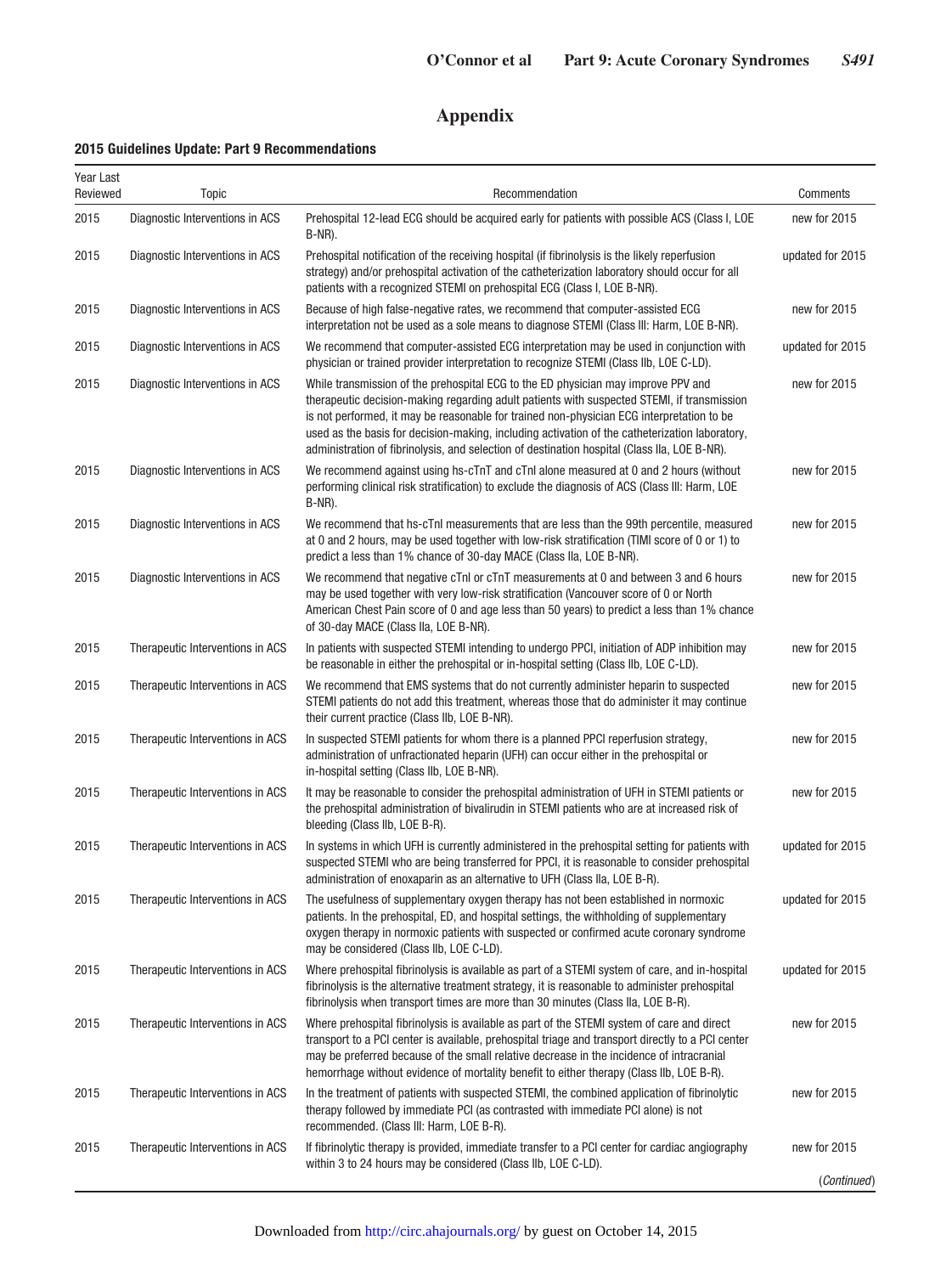| Year Last<br>Reviewed | Topic                                                           | Recommendation                                                                                                                                                                                                                                                                                                                                                                                                                                | Comments             |
|-----------------------|-----------------------------------------------------------------|-----------------------------------------------------------------------------------------------------------------------------------------------------------------------------------------------------------------------------------------------------------------------------------------------------------------------------------------------------------------------------------------------------------------------------------------------|----------------------|
| 2015                  | Therapeutic Interventions in ACS                                | Regardless of whether time of symptom onset is known, the interval between first medical<br>contact and reperfusion should not exceed 120 minutes (Class I, LOE C-EO).                                                                                                                                                                                                                                                                        | new for 2015         |
| 2015                  | Therapeutic Interventions in ACS                                | In STEMI patients presenting within 2 hours of symptom onset, immediate fibrinolysis rather<br>than PPCI may be considered when the expected delay to PPCI is more than 60 minutes<br>(Class IIb, LOE C-LD).                                                                                                                                                                                                                                  | updated for 2015     |
| 2015                  | Therapeutic Interventions in ACS                                | In STEMI patients presenting within 2 to 3 hours after symptom onset, either immediate<br>fibrinolysis or PPCI involving a possible delay of 60 to 120 minutes might be reasonable (Class<br>IIb, LOE C-LD).                                                                                                                                                                                                                                  | updated for 2015     |
| 2015                  | Therapeutic Interventions in ACS                                | In STEMI patients presenting within 3 to 12 hours after symptom onset, performance of<br>PPCI involving a possible delay of up to 120 minutes may be considered rather than initial<br>fibrinolysis (Class IIb, LOE C-LD).                                                                                                                                                                                                                    | updated for 2015     |
| 2015                  | Therapeutic Interventions in ACS                                | In STEMI patients when long delays to PPCI are anticipated (more than 120 minutes), a<br>strategy of immediate fibrinolysis followed by routine early (within 3 to 24 hours) angiography<br>and PCI if indicated, is reasonable (Class IIb, LOE B-R).                                                                                                                                                                                         | updated for 2015     |
| 2015                  | Therapeutic Interventions in ACS                                | In adult patients presenting with STEMI in the ED of a non-PCI-capable hospital, we<br>recommend immediate transfer without fibrinolysis from the initial facility to a PCI center<br>instead of immediate fibrinolysis at the initial hospital with transfer only for ischemia-driven<br>PCI (Class I, LOE B-R).                                                                                                                             | new for 2015         |
| 2015                  | Therapeutic Interventions in ACS                                | When STEMI patients cannot be transferred to a PCI-capable hospital in a timely manner,<br>fibrinolytic therapy with routine transfer for angiography may be an acceptable alternative to<br>immediate transfer to PPCI (Class IIb, LOE C-LD).                                                                                                                                                                                                | new for 2015         |
| 2015                  | Therapeutic Interventions in ACS                                | When fibrinolytic therapy is administered to a STEMI patient in a non-PCI-capable hospital, it<br>may be reasonable to transport all postfibrinolysis patients for early routine angiography in the<br>first 3 to 6 hours and up to 24 hours rather than transport postfibrinolysis patients only when<br>they require ischemia-guided angiography (Class IIb, LOE B-R).                                                                      | new for 2015         |
| 2015                  | <b>Hospital Reperfusion Decisions</b><br>After ROSC             | Coronary angiography should be performed emergently (rather than later in the hospital stay<br>or not at all) for OHCA patients with suspected cardiac etiology of arrest and ST elevation on<br>ECG (Class I, LOE B-NR).                                                                                                                                                                                                                     | updated for 2015     |
| 2015                  | <b>Hospital Reperfusion Decisions</b><br>After ROSC             | Emergency coronary angiography is reasonable for select (eg, electrically or hemodynamically<br>unstable) adult patients who are comatose after OHCA of suspected cardiac origin but without<br>ST elevation on ECG (Class IIa, LOE B-NR).                                                                                                                                                                                                    | updated for 2015     |
| 2015                  | <b>Hospital Reperfusion Decisions</b><br>After ROSC             | Coronary angiography is reasonable in post-cardiac arrest patients where coronary<br>angiography is indicated regardless of whether the patient is comatose or awake (Class IIa,<br>LOE C-LD).                                                                                                                                                                                                                                                | updated for 2015     |
|                       |                                                                 | The following recommendations were not reviewed in 2015. For more information, see the 2010 AHA Guidelines for CPR and ECC, "Part 10: Acute Coronary Syndromes."                                                                                                                                                                                                                                                                              |                      |
| 2010                  | Prehospital ECGs                                                | If providers are not trained to interpret the 12-lead ECG, field transmission of the ECG or a<br>computer report to the receiving hospital is recommended (Class I, LOE B).                                                                                                                                                                                                                                                                   | not reviewed in 2015 |
| 2010                  | <b>Prehospital Fibrinolysis</b>                                 | It is strongly recommended that systems which administer fibrinolytics in the prehospital<br>setting include the following features: protocols using fibrinolytic checklists, 12-lead ECG<br>acquisition and interpretation, experience in advanced life support, communication with the<br>receiving institution, medical director with training and experience in STEMI management,<br>and continuous quality improvement (Class I, LOE C). | not reviewed in 2015 |
| 2010                  | Prehospital Triage and EMS<br><b>Hospital Destination</b>       | If PCI is the chosen method of reperfusion for the prehospital STEMI patient, it is reasonable<br>to transport patients directly to the nearest PCI facility, bypassing closer EDs as necessary,<br>in systems where time intervals between first medical contact and balloon times are <90<br>minutes and transport times are relatively short (ie, $<$ 30 minutes) (Class IIa, LOE B).                                                      | not reviewed in 2015 |
| 2010                  | <b>Focused Assessment and ECG</b><br><b>Risk Stratification</b> | This initial evaluation must be efficient because if the patient has STEMI, the goals of<br>reperfusion are to administer fibrinolytics within 30 minutes of arrival (30-minute interval<br>"door-todrug") or to provide PCI within 90 minutes of arrival (90-minute interval "door-to-<br>balloon") (Class I, LOE A).                                                                                                                        | not reviewed in 2015 |
| 2010                  | <b>Cardiac Biomarkers</b>                                       | If biomarkers are initially negative within 6 hours of symptom onset, it is recommended that<br>biomarkers should be remeasured between 6 to 12 hours after symptom onset (Class I, LOE<br>A).                                                                                                                                                                                                                                                | not reviewed in 2015 |
| 2010                  | <b>STEMI</b>                                                    | If the patient meets the criteria for fibrinolytic therapy, a door-to-needle time (initiation of<br>fibrinolytic agent) <30 minutes is recommended—the earlier the better (Class I, LOE A).                                                                                                                                                                                                                                                   | not reviewed in 2015 |
|                       |                                                                 |                                                                                                                                                                                                                                                                                                                                                                                                                                               | (Continued)          |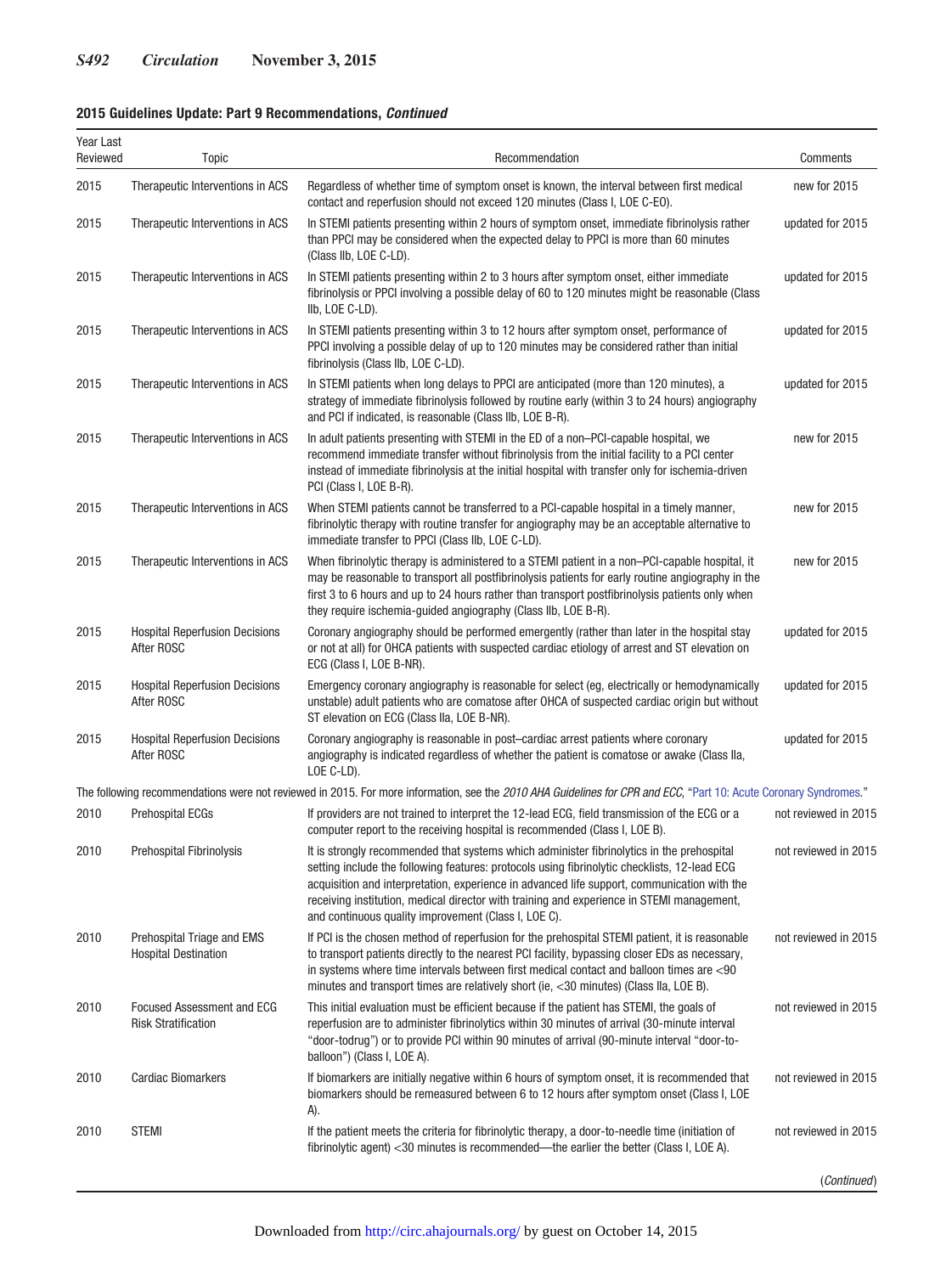| Year Last<br>Reviewed | Topic                                                    | Recommendation                                                                                                                                                                                                                                                                                                                                                                            | Comments             |
|-----------------------|----------------------------------------------------------|-------------------------------------------------------------------------------------------------------------------------------------------------------------------------------------------------------------------------------------------------------------------------------------------------------------------------------------------------------------------------------------------|----------------------|
| 2010                  | <b>STEMI</b>                                             | Consultation delays therapy and is associated with increased hospital mortality rates (Class<br>III, LOE B).                                                                                                                                                                                                                                                                              | not reviewed in 2015 |
| 2010                  | Indicators for Early Invasive<br><b>Strategies</b>       | An early invasive PCI strategy is indicated for patients with non-ST-elevation ACS who have<br>no serious comorbidity and who have coronary lesions amenable to PCI and an elevated risk<br>for clinical events (Class I, LOE A).                                                                                                                                                         | not reviewed in 2015 |
| 2010                  | Indicators for Early Invasive<br><b>Strategies</b>       | An early invasive strategy (ie, diagnostic angiography with intent to perform revascularization)<br>is indicated in non-ST-elevation ACS patients who have refractory angina or hemodynamic<br>or electric instability (without serious comorbidities or contraindications to such procedures)<br>(Class I, LOE B).                                                                       | not reviewed in 2015 |
| 2010                  | Indicators for Early Invasive<br><b>Strategies</b>       | In initially stabilized patients, an initially conservative (ie, a selectively invasive) strategy may<br>be considered as a treatment strategy for non-ST-elevation ACS patients (without serious<br>comorbidities or contraindications to such procedures) who have an elevated risk for clinical<br>events including those with abnormal troponin elevations (Class IIb, LOE B).        | not reviewed in 2015 |
| 2010                  | The Chest Pain Unit Model                                | In patients with suspicion for ACS, normal initial biomarkers, and nonischemic ECG, chest<br>pain observation protocols may be recommended as a safe and effective strategy for<br>evaluating patients in the ED (Class I, LOE A).                                                                                                                                                        | not reviewed in 2015 |
| 2010                  | Fibrinolytics                                            | If fibrinolysis is chosen for reperfusion, the ED physician should administer fibrinolytics to<br>eligible patients as early as possible according to a predetermined process of care developed<br>by the ED and cardiology staff (Class I, LOE A).                                                                                                                                       | not reviewed in 2015 |
| 2010                  | <b>Fibrinolytics</b>                                     | In fact, fibrinolytic therapy is generally not recommended for patients presenting between 12<br>and 24 hours after onset of symptoms based on the results of the LATE and EMERAS trials,<br>unless continuing ischemic pain is present with continuing ST-segment elevation (Class IIb,<br>$LOE B$ ).                                                                                    | not reviewed in 2015 |
| 2010                  | <b>Fibrinolytics</b>                                     | Fibrinolytic therapy should not be administered (Class III, LOE B) to patients who present<br>greater than 24 hours after the onset of symptoms.                                                                                                                                                                                                                                          | not reviewed in 2015 |
| 2010                  | Percutaneous Coronary<br>Intervention (PCI)              | Coronary angioplasty with or without stent placement is the treatment of choice for the<br>management of STEMI when it can be performed effectively with a door-to-balloon time<br>$<90$ minutes by a skilled provider (performing $>75$ PCIs per year) at a skilled PCI facility<br>(performing >200 PCIs annually, of which at least 36 are primary PCI for STEMI)<br>(Class I, LOE A). | not reviewed in 2015 |
| 2010                  | <b>PCI Following ROSC After</b><br><b>Cardiac Arrest</b> | It is reasonable to include cardiac catheterization and coronary angiography in standardized<br>post-cardiac arrest protocols as part of an overall strategy to improve neurologically intact<br>survival in this patient group (Class IIa, LOE B).                                                                                                                                       | not reviewed in 2015 |
| 2010                  | <b>PCI Following ROSC After</b><br><b>Cardiac Arrest</b> | Angiography and/or PCI need not preclude or delay other therapeutic strategies including<br>therapeutic hypothermia (Class IIa, LOE B).                                                                                                                                                                                                                                                   | not reviewed in 2015 |
| 2010                  | PCI Following ROSC After<br><b>Cardiac Arrest</b>        | A 12-lead ECG should be performed as soon as possible after ROSC (Class I, LOE A).                                                                                                                                                                                                                                                                                                        | not reviewed in 2015 |
| 2010                  | PCI Versus Fibrinolytic Therapy                          | In summary, for patients presenting within 12 hours of symptom onset and<br>electrocardiographic findings consistent with STEMI, reperfusion should be initiated as soon<br>as possible – independent of the method chosen (Class I, LOE A).                                                                                                                                              | not reviewed in 2015 |
| 2010                  | <b>PCI Versus Fibrinolytic Therapy</b>                   | Primary PCI performed at a high-volume center within 90 minutes of first medical contact<br>by an experienced operator that maintains an appropriate expert status is reasonable, as<br>it improves morbidity and mortality as compared with immediate fibrinolysis (<30 minutes<br>door-to-needle) (Class I, LOE A).                                                                     | not reviewed in 2015 |
| 2010                  | PCI Versus Fibrinolytic Therapy                          | For those patients with a contraindication to fibrinolysis, PCI is recommended despite the<br>delay, rather than foregoing reperfusion therapy (Class I, LOE A).                                                                                                                                                                                                                          | not reviewed in 2015 |
| 2010                  | Clopidogrel                                              | On the basis of these findings, providers should administer a loading dose of clopidogrel in<br>addition to standard care (aspirin, anticoagulants, and reperfusion) for patients determined to<br>have moderate- to high-risk non-ST-segment elevation ACS and STEMI (Class I, LOE A).                                                                                                   | not reviewed in 2015 |
| 2010                  | Clopidogrel                                              | It is reasonable to administer a 300-mg oral dose of clopidogrel to ED patients with suspected<br>ACS (without ECG or cardiac marker changes) who are unable to take aspirin because of<br>hypersensitivity or major gastrointestinal intolerance (Class IIa, LOE B).                                                                                                                     | not reviewed in 2015 |
| 2010                  | Clopidogrel                                              | Providers should administer a 300-mg oral dose of clopidogrel to ED patients up to 75 years<br>of age with STEMI who receive aspirin, heparin, and fibrinolysis (Class I, LOE B).                                                                                                                                                                                                         | not reviewed in 2015 |
| 2010                  | Prasugrel                                                | Prasugrel (60 mg oral loading dose) may be substituted for clopidogrel after angiography in<br>patients determined to have non-ST-segment elevation ACS or STEMI who are more than 12<br>hours after symptom onset prior to planned PCI (Class IIa, LOE B).                                                                                                                               | not reviewed in 2015 |
|                       |                                                          |                                                                                                                                                                                                                                                                                                                                                                                           | (Continued)          |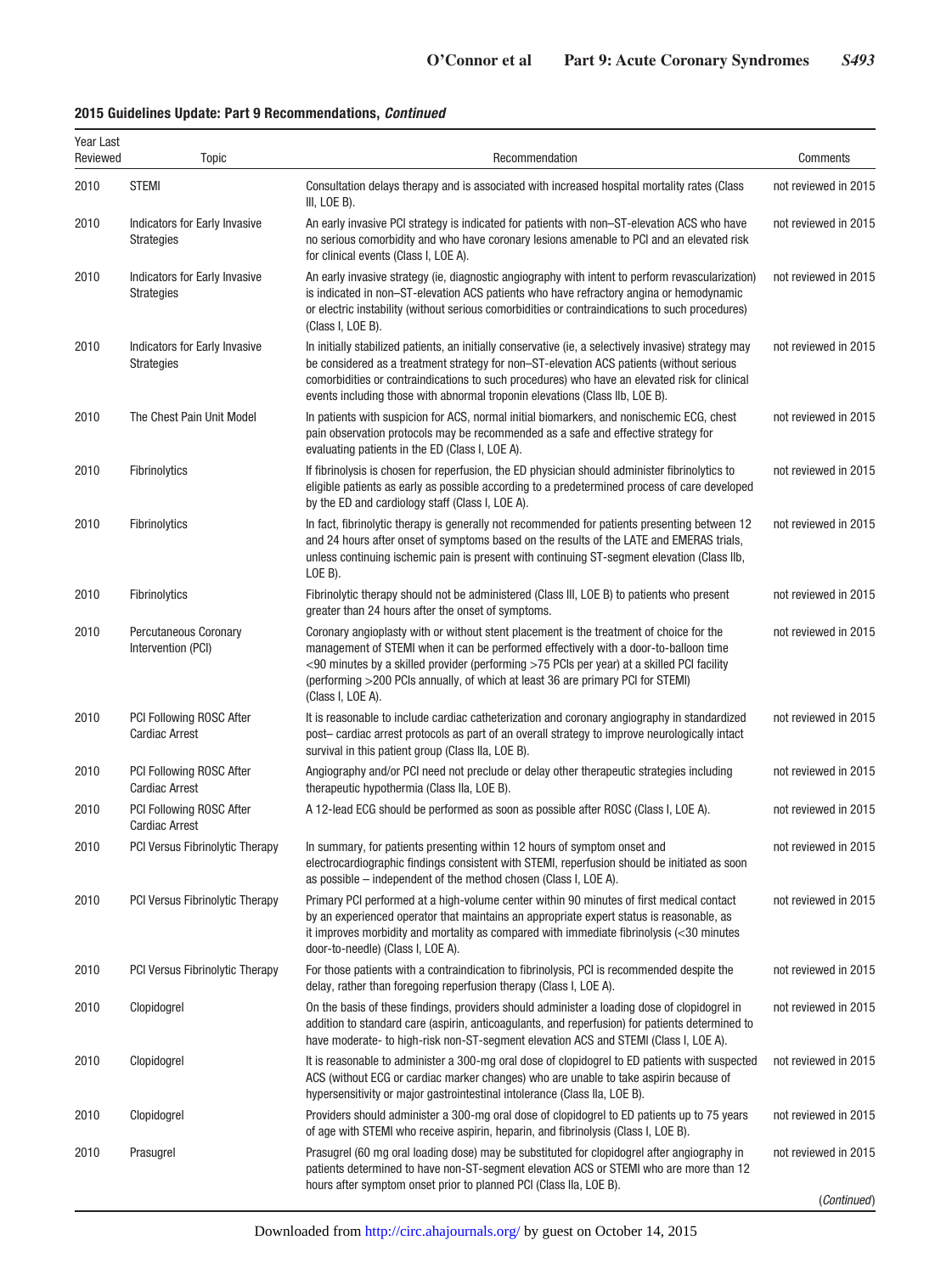| Year Last<br>Reviewed | Topic                                                                                              | Recommendation                                                                                                                                                                                                                                                                                                                                                                                                                                   | Comments             |
|-----------------------|----------------------------------------------------------------------------------------------------|--------------------------------------------------------------------------------------------------------------------------------------------------------------------------------------------------------------------------------------------------------------------------------------------------------------------------------------------------------------------------------------------------------------------------------------------------|----------------------|
| 2010                  | Prasugrel                                                                                          | There is no direct evidence for the use of prasugrel in the ED or prehospital settings. In<br>patients who are not at high risk for bleeding, administration of prasugrel (60-mg oral loading<br>dose) prior to angiography in patients determined to have STEMI ≤12 hours after the initial<br>symptoms may be substituted for administration of clopidogrel (Class IIa, LOE B).                                                                | not reviewed in 2015 |
| 2010                  | <b>Initial EMS Care</b>                                                                            | Because aspirin should be administered as soon as possible after symptom onset to patients<br>with suspected ACS, it is reasonable for EMS dispatchers to instruct patients with no history<br>of aspirin allergy and without signs of active or recent gastrointestinal bleeding to chew an<br>aspirin (160 to 325 mg) while awaiting the arrival of EMS providers (Class IIa, LOE C).                                                          | not reviewed in 2015 |
| 2010                  | <b>Initial EMS Care</b>                                                                            | If the patient is dyspneic, hypoxemic, or has obvious signs of heart failure, providers should<br>titrate therapy, based on monitoring of oxyhemoglobin saturation, to 94% (Class I, LOE C).                                                                                                                                                                                                                                                     | not reviewed in 2015 |
| 2010                  | <b>Initial EMS Care</b>                                                                            | EMS providers should administer nonenteric aspirin (160 [Class I, LOE B] to 325 mg [Class I,<br>$LOE C$ ]).                                                                                                                                                                                                                                                                                                                                      | not reviewed in 2015 |
| 2010                  | <b>Initial EMS Care</b>                                                                            | Morphine is indicated in STEMI when chest discomfort is unresponsive to nitrates (Class I,<br>LOE C).                                                                                                                                                                                                                                                                                                                                            | not reviewed in 2015 |
| 2010                  | Initial EMS Care                                                                                   | Morphine should be used with caution in unstable angina (UA)/NSTEMI due to an association<br>with increased mortality in a large registry (Class IIa, LOE C).                                                                                                                                                                                                                                                                                    | not reviewed in 2015 |
| 2010                  | <b>Interfacility Transfer</b>                                                                      | These include patients who are ineligible for fibrinolytic therapy or who are in cardiogenic<br>shock (Class I, LOE C).                                                                                                                                                                                                                                                                                                                          | not reviewed in 2015 |
| 2010                  | <b>Interfacility Transfer</b>                                                                      | Transfer of high-risk patients who have received primary reperfusion with fibrinolytic therapy<br>is reasonable (Class IIa, LOE B).                                                                                                                                                                                                                                                                                                              | not reviewed in 2015 |
| 2010                  | <b>TIMI Risk Score</b>                                                                             | These findings confirm the value of the TIMI risk score as a guide to therapeutic decisions<br>(Class IIa, LOE B).                                                                                                                                                                                                                                                                                                                               | not reviewed in 2015 |
| 2010                  | Indicators for Early Invasive<br><b>Strategies</b>                                                 | The decision to implement an initial conservative (versus initial invasive) strategy in these<br>patients may be made by considering physician and patient preference (Class IIb, LOE C).                                                                                                                                                                                                                                                        | not reviewed in 2015 |
| 2010                  | <b>Advanced Testing to Detect</b><br>Coronary Ischemia and CAD                                     | For ED/CPU patients who are suspected of having ACS, have nonischemic ECG's and negative<br>biomarkers, a noninvasive test for inducible myocardial ischemia or anatomic evaluation<br>of the coronary arteries (eg, computed tomography [CT] angiography, cardiac magnetic<br>resonance, myocardial perfusion imaging, stress echocardiography) can be useful in<br>identifying patients suitable for discharge from the ED (Class IIa, LOE B). | not reviewed in 2015 |
| 2010                  | <b>Advanced Testing to Detect</b><br>Coronary Ischemia and CAD                                     | MPS can also be used for risk stratification, especially in low- to intermediatelikelihood of<br>cardiac events according to traditional cardiac markers (Class IIa, LOE B).                                                                                                                                                                                                                                                                     | not reviewed in 2015 |
| 2010                  | <b>Advanced Testing to Detect</b><br>Coronary Ischemia and CAD                                     | The use of MDCT angiography for selected low-risk patients can be useful to allow for safe<br>early discharge from the ED (Class IIa, LOE B).                                                                                                                                                                                                                                                                                                    | not reviewed in 2015 |
| 2010                  | Safety of Discharge and Risk of<br>Major Adverse Cardiac Events<br>After Discharge From the ED/CPU | The use of inpatient-derived risk scoring systems are useful for prognosis (Class I, LOE A) but<br>are not recommended to identify patients who may be safely discharged from the ED (Class<br>III, LOE C).                                                                                                                                                                                                                                      | not reviewed in 2015 |
| 2010                  | Aspirin and Nonsteroidal Anti-<br>inflammatory Drugs                                               | Therefore, unless the patient has a known aspirin allergy or active gastrointestinal<br>hemorrhage, nonenteric aspirin should be given as soon as possible to all patients with<br>suspected ACS (Class I, LOE A).                                                                                                                                                                                                                               | not reviewed in 2015 |
| 2010                  | Aspirin and Nonsteroidal Anti-<br>inflammatory Drugs                                               | NSAIDs (except for aspirin), both nonselective as well as COX-2 selective agents, should not<br>be administered during hospitalization for STEMI because of the increased risk of mortality,<br>reinfarction, hypertension, heart failure, and myocardial rupture associated with their use<br>(Class III, LOE C).                                                                                                                               | not reviewed in 2015 |
| 2010                  | Nitroglycerin (or Glyceryl<br>Trinitrate)                                                          | Patients with ischemic discomfort should receive up to 3 doses of sublingual or aerosol<br>nitroglycerin at 3- to 5-minute intervals until pain is relieved or low blood pressure limits its<br>use (Class I, LOE B).                                                                                                                                                                                                                            | not reviewed in 2015 |
| 2010                  | Nitroglycerin (or Glyceryl<br>Trinitrate)                                                          | The use of nitrates in patients with hypotension (SBP <90 mm Hg or $\geq$ 30 mm Hg below<br>baseline), extreme bradycardia (<50 bpm), or tachycardia in the absence of heart failure<br>(>100 bpm) and in patients with right ventricular infarction is contraindicated (Class III,<br>LOE C).                                                                                                                                                   | not reviewed in 2015 |
| 2010                  | Analgesia                                                                                          | Providers should administer analgesics, such as intravenous morphine, for chest discomfort<br>unresponsive to nitrates. Morphine is the preferred analgesic for patients with STEMI (Class<br>$I, LOE C$ ).                                                                                                                                                                                                                                      | not reviewed in 2015 |
| 2010                  | <b>B-Adrenergic Receptor Blockers</b>                                                              | IV $\beta$ -blocker therapy may be considered as reasonable in specific situations such as severe<br>hypertension or tachyarrhythmias in patients without contraindications (Class IIa, LOE B).                                                                                                                                                                                                                                                  | not reviewed in 2015 |
|                       |                                                                                                    |                                                                                                                                                                                                                                                                                                                                                                                                                                                  | (Continued)          |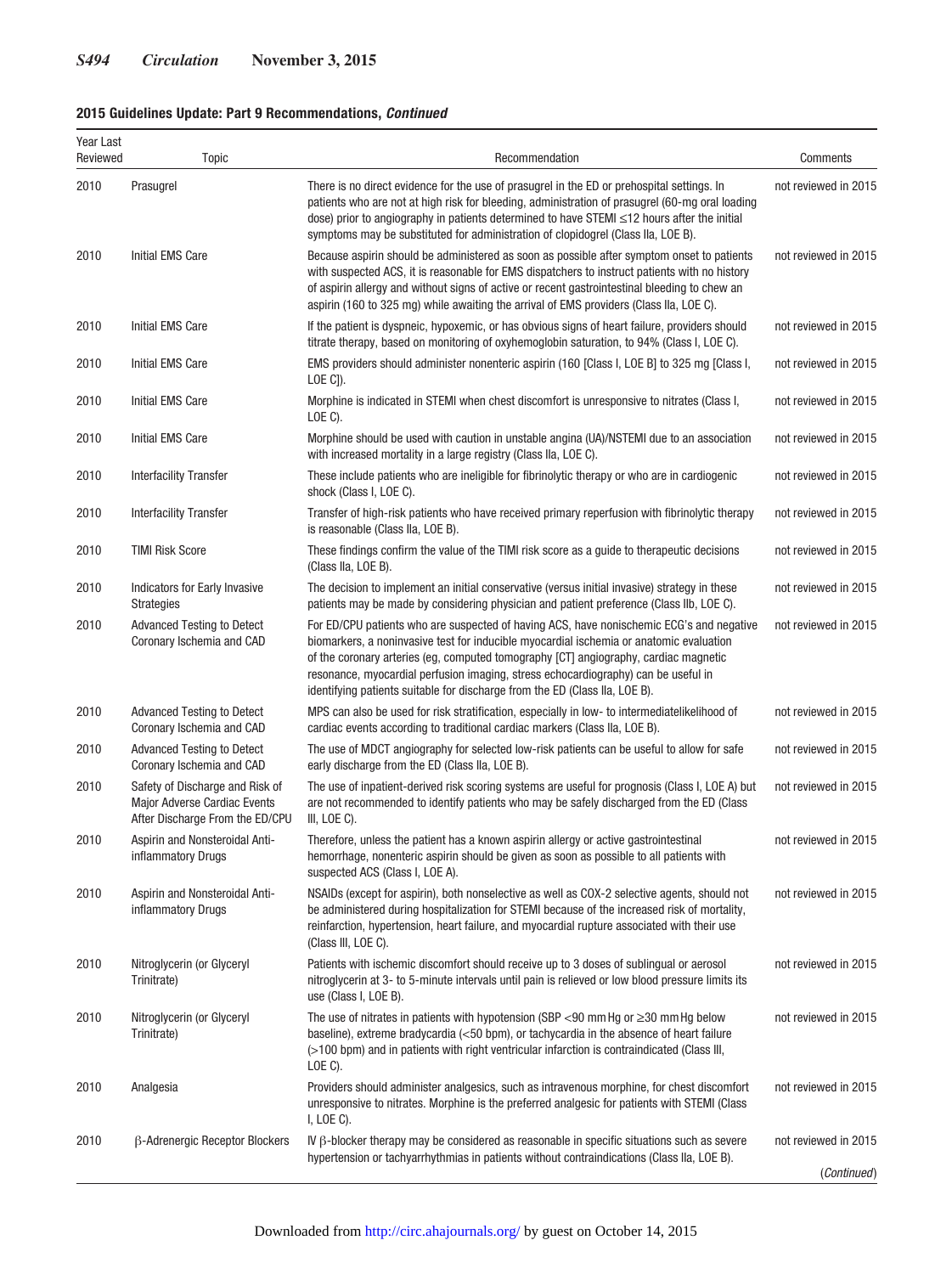| Year Last<br>Reviewed | Topic                                                                                      | Recommendation                                                                                                                                                                                                                                                                                                                                                                                                                                 | Comments             |
|-----------------------|--------------------------------------------------------------------------------------------|------------------------------------------------------------------------------------------------------------------------------------------------------------------------------------------------------------------------------------------------------------------------------------------------------------------------------------------------------------------------------------------------------------------------------------------------|----------------------|
| 2010                  | β-Adrenergic Receptor Blockers                                                             | In the absence of contraindications, PO $\beta$ -blockers should be administered within the first 24<br>hours to patients with suspected ACS (Class I, LOE A).                                                                                                                                                                                                                                                                                 | not reviewed in 2015 |
| 2010                  | <b>B-Adrenergic Receptor Blockers</b>                                                      | It is reasonable to start oral $\beta$ -blockers with low doses after the patient is stabilized prior to<br>discharge (Class IIa, LOE B).                                                                                                                                                                                                                                                                                                      | not reviewed in 2015 |
| 2010                  | <b>Treatment Recommendations</b><br>for UA/NSTEMI                                          | For in-hospital patients with NSTEMI managed with a planned initial conservative approach,<br>either fondaparinux (Class IIa, LOE B) or enoxaparin (Class IIa, LOE A) are reasonable<br>alternatives to UFH or placebo.                                                                                                                                                                                                                        | not reviewed in 2015 |
| 2010                  | <b>Treatment Recommendations</b><br>for UA/NSTEMI                                          | For in-hospital patients with NSTEMI managed with a planned invasive approach, either<br>enoxaparin or UFH are reasonable choices (Class IIa, LOE A).                                                                                                                                                                                                                                                                                          | not reviewed in 2015 |
| 2010                  | <b>Treatment Recommendations</b><br>for UA/NSTEMI                                          | Fondaparinux may be used in the setting of PCI, but requires co-administration of UFH and<br>does not appear to offer an advantage over UFH alone (Class IIb, LOE A).                                                                                                                                                                                                                                                                          | not reviewed in 2015 |
| 2010                  | <b>Treatment Recommendations</b><br>for UA/NSTEMI                                          | For in-hospital patients with NSTEMI and renal insufficiency, bivalirudin or UFH may be<br>considered (Class IIb, LOE A).                                                                                                                                                                                                                                                                                                                      | not reviewed in 2015 |
| 2010                  | <b>Treatment Recommendations</b><br>for UA/NSTEMI                                          | For in-hospital patients with NSTEMI and increased bleeding risk, where anticoagulant<br>therapy is not contraindicated, fondaparinux (Class IIa, LOE B) or bivalirudin (Class IIa, LOE A)<br>are reasonable and UFH may be considered (Class IIb, LOE C).                                                                                                                                                                                     | not reviewed in 2015 |
| 2010                  | Enoxaparin                                                                                 | For patients with STEMI managed with fibrinolysis in the hospital, it is reasonable to<br>administer enoxaparin instead of UFH (Class IIa, LOE A).                                                                                                                                                                                                                                                                                             | not reviewed in 2015 |
| 2010                  | Enoxaparin                                                                                 | In addition, for prehospital patients with STEMI managed with fibrinolysis, adjunctive<br>enoxaparin instead of UFH may be considered (Class IIb, LOE A).                                                                                                                                                                                                                                                                                      | not reviewed in 2015 |
| 2010                  | Enoxaparin                                                                                 | Patients initially treated with enoxaparin should not be switched to UFH and vice versa<br>because of increased risk of bleeding (Class III, LOE C).                                                                                                                                                                                                                                                                                           | not reviewed in 2015 |
| 2010                  | Enoxaparin                                                                                 | In younger patients <75 years the initial dose of enoxaparin is 30 mg IV bolus followed by<br>1 mg/kg SC every 12 hours (first SC dose shortly after the IV bolus) (Class IIb, LOE A).                                                                                                                                                                                                                                                         | not reviewed in 2015 |
| 2010                  | Enoxaparin                                                                                 | Patients ≥75 years may be treated with 0.75 mg/kg SC enoxaparin every 12 hours without an<br>initial IV bolus (Class IIb, LOE B).                                                                                                                                                                                                                                                                                                              | not reviewed in 2015 |
| 2010                  | Enoxaparin                                                                                 | Patients with impaired renal function (creatinine clearance <30 mL/min) may be given<br>1 mg/kg enoxaparin SC once daily (Class IIb, LOE B).                                                                                                                                                                                                                                                                                                   | not reviewed in 2015 |
| 2010                  | Enoxaparin                                                                                 | Patients with known impaired renal function may alternatively be managed with UFH (Class<br>IIb, LOE B).                                                                                                                                                                                                                                                                                                                                       | not reviewed in 2015 |
| 2010                  | Fondaparinux                                                                               | Fondaparinux (initially 2.5 mg IV followed by 2.5 mg SC once daily) may be considered<br>in the hospital for patients treated specifically with non-fibrin-specific thrombolytics (ie,<br>streptokinase), provided the creatinine is 3 mg/dL (Class IIb, LOE B).                                                                                                                                                                               | not reviewed in 2015 |
| 2010                  | Unfractionated Heparin Versus<br>Low-Molecular-Weight Heparin<br>With PPCI in STEMI        | For patients with STEMI undergoing contemporary PCI (ie, additional broad use of glycoprotein<br>Ilb/Illa inhibitors and a thienopyridine) enoxaparin may be considered a safe and effective<br>alternative to UFH (Class IIb, LOE B).                                                                                                                                                                                                         | not reviewed in 2015 |
| 2010                  | <b>Unfractionated Heparin Versus</b><br>Low-Molecular-Weight Heparin<br>With PPCI in STEMI | Patients initially treated with enoxaparin should not be switched to UFH and vice versa to<br>avoid increased risk of bleeding. Fondaparinux may be considered as an alternative to UFH,<br>however, there is an increased risk of catheter thrombi with fondaparinux alone. Additional<br>UFH (50 to 100 U/kg bolus) may help to avoid this complication (Class IIb, LOE B), but using<br>these two agents is not recommended over UFH alone. | not reviewed in 2015 |
| 2010                  | <b>Unfractionated Heparin Versus</b><br>Low-Molecular-Weight Heparin<br>With PPCI in STEMI | For fondaparinux and enoxaparin it is necessary to adjust the dose in patients with renal<br>impairment. Bivalirudin may be considered as an alternative to UFH and GP Ilb/Illa inhibitors<br>(Class IIb, LOE A).                                                                                                                                                                                                                              | not reviewed in 2015 |
| 2010                  | ACE Inhibitors and ARBs in the<br>Hospital                                                 | Administration of an oral ACE inhibitor is recommended within the first 24 hours after onset of<br>symptoms in STEMI patients with pulmonary congestion or LV ejection fraction <40%, in the<br>absence of hypotension (SBP <100 mm Hg or $\geq$ 30 mm Hg below baseline) (Class I, LOE A).                                                                                                                                                    | not reviewed in 2015 |
| 2010                  | ACE Inhibitors and ARBs in the<br>Hospital                                                 | Oral ACE inhibitor therapy can also be useful for all other patients with AMI with or without<br>early reperfusion therapy (Class IIa, LOE B).                                                                                                                                                                                                                                                                                                 | not reviewed in 2015 |
| 2010                  | ACE Inhibitors and ARBs in the<br>Hospital                                                 | IV administration of ACE inhibitors is contraindicated in the first 24 hours because of risk of<br>hypotension (Class III, LOE C).                                                                                                                                                                                                                                                                                                             | not reviewed in 2015 |
| 2010                  | ACE Inhibitors in the Prehospital<br>Setting                                               | In conclusion, although ACE inhibitors and ARBs have been shown to reduce long-term risk<br>of mortality in patients suffering an AMI, there is insufficient evidence to support the routine<br>initiation of ACE inhibitors and ARBs in the prehospital or ED setting (Class IIb, LOE C).                                                                                                                                                     | not reviewed in 2015 |
|                       |                                                                                            |                                                                                                                                                                                                                                                                                                                                                                                                                                                | (Continued)          |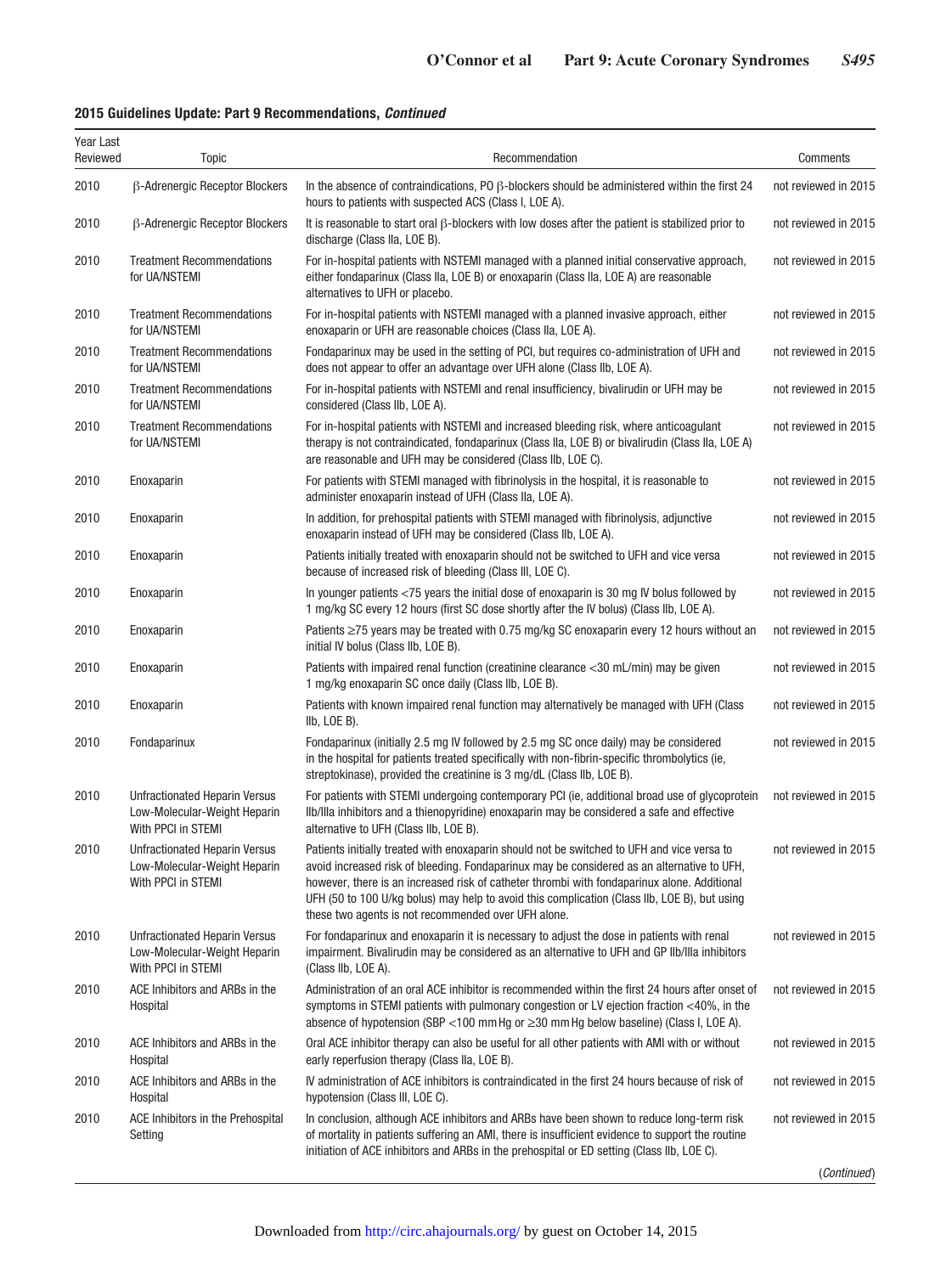| Year Last<br>Reviewed | Topic                                                          | Recommendation                                                                                                                                                                                                                                                                                                                               | Comments             |
|-----------------------|----------------------------------------------------------------|----------------------------------------------------------------------------------------------------------------------------------------------------------------------------------------------------------------------------------------------------------------------------------------------------------------------------------------------|----------------------|
| 2010                  | <b>HMG Coenzyme A Reductase</b><br>Inhibitors (Statins)        | There is little data to suggest that this therapy should be initiated within the ED; however,<br>early initiation (within 24 hours of presentation) of statin therapy is recommended in patients<br>with an ACS or AMI (Class I, LOE C).                                                                                                     | not reviewed in 2015 |
| 2010                  | <b>HMG Coenzyme A Reductase</b><br>Inhibitors (Statins)        | If patients are already on statin therapy, continue the therapy (Class IIb, LOE C).                                                                                                                                                                                                                                                          | not reviewed in 2015 |
| 2010                  | <b>HMG Coenzyme A Reductase</b><br><b>Inhibitors (Statins)</b> | Statins should not be discontinued during the index hospitalization unless contraindicated<br>(Class III, LOE C).                                                                                                                                                                                                                            | not reviewed in 2015 |
| 2010                  | <b>HMG Coenzyme A Reductase</b><br>Inhibitors (Statins)        | In conclusion, intensive (target LDL values optimally 70 mg/dL) statin treatment should be<br>initiated within the first 24 hours after onset of an ACS event (eq. immediately after hospital<br>admission) in all patients presenting with any form of ACS unless strictly contraindicated<br>(eq. by proven intolerance) (Class I, LOE A). | not reviewed in 2015 |
| 2010                  | Glucose-Insulin-Potassium                                      | At this time there is little evidence to suggest that this intervention is helpful (Class IIb,<br>LOE C).                                                                                                                                                                                                                                    | not reviewed in 2015 |
| 2010                  | Ventricular Rhythm Disturbances                                | the practice of prophylactic administration of lidocaine is not recommended (Class III, LOE A).                                                                                                                                                                                                                                              | not reviewed in 2015 |
| 2010                  | Ventricular Rhythm Disturbances                                | Sotalol has not been adequately studied (Class IIb, LOE C).                                                                                                                                                                                                                                                                                  | not reviewed in 2015 |
| 2010                  | Ventricular Rhythm Disturbances                                | Amiodarone in a single RCT did not appear to improve survival in low doses and may increase<br>mortality in high doses when used early in patients with suspected myocardial infarction<br>(Class IIb, LOE C).                                                                                                                               | not reviewed in 2015 |
| 2010                  | Ventricular Rhythm Disturbances                                | prophylactic antiarrhythmics are not recommended for patients with suspected ACS or<br>myocardial infarction in the prehospital or ED (Class III, LOE A).                                                                                                                                                                                    | not reviewed in 2015 |
| 2010                  | Ventricular Rhythm Disturbances                                | Routine IV administration of $\beta$ -blockers to patients without hemodynamic or electric<br>contraindications is associated with a reduced incidence of primary VF (Class IIb, LOE C).                                                                                                                                                     | not reviewed in 2015 |
| 2010                  | Ventricular Rhythm Disturbances                                | It is prudent clinical practice to maintain serum potassium $>4$ mEq/L and magnesium<br>>2 mEg/L (Class IIB, LOE A).                                                                                                                                                                                                                         | not reviewed in 2015 |

#### **References**

- 1. Bossaert L, O'Connor RE, Arntz HR, Brooks SC, Diercks D, Feitosa-Filho G, Nolan JP, Hoek TL, Walters DL, Wong A, Welsford M, Woolfrey K; Acute Coronary Syndrome Chapter Collaborators. Part 9: acute coronary syndromes: 2010 International Consensus on Cardiopulmonary Resuscitation and Emergency Cardiovascular Care Science With Treatment Recommendations. *Resuscitation*. 2010;81 suppl 1:e175–e212. doi: 10.1016/j.resuscitation.2010.09.001.
- 2. O'Connor RE, Bossaert L, Arntz HR, Brooks SC, Diercks D, Feitosa-Filho G, Nolan JP, Vanden Hoek TL, Walters DL, Wong A, Welsford M, Woolfrey K; Acute Coronary Syndrome Chapter Collaborators. Part 9: acute coronary syndromes: 2010 International Consensus on Cardiopulmonary Resuscitation and Emergency Cardiovascular Care Science With Treatment Recommendations. *Circulation*. 2010;122(suppl 2):S422–S465. doi: 10.1161/CIRCULATIONAHA.110.985549.
- 3. Nikolaou NI, Welsford M, Beygui F, Bossaert L, Ghaemmaghami C, Nonogi H, O'Connor RE, Pichel DR, Scott T, Walters DL, Woolfrey KGH; on behalf of the Acute Coronary Syndrome Chapter Collaborators. Part 5: acute coronary syndromes: 2015 International Consensus on Cardiopulmonary Resuscitation and Emergency Cardiovascular Care Science With Treatment Recommendations. *Resuscitation*. 2015. In press.
- 4. Welsford M, Nikolaou NI, Beygui F, Bossaert L, Ghaemmaghami C, Nonogi H, O'Connor RE, Pichel DR, Scott T, Walters DL, Woolfrey KGH; on behalf of the Acute Coronary Syndrome Chapter Collaborators. Part 5: acute coronary syndromes: 2015 International Consensus on Cardiopulmonary Resuscitation and Emergency Cardiovascular Care Science With Treatment Recommendations. *Circulation*. 2015;132(suppl 1):S146–S176. doi: 10.1161/CIR.0000000000000274.
- 5. O'Connor D, Higgins JPT, Green S, eds. Chapter 5: Defining the review questions and developing criteria for including studies. In: The Cochrane Collaboration. Higgins JPT, Green S, eds. *Cochrane Handbook for Systematic Reviews of Interventions*. Version 5.1.0. 2011. [http://handbook.](http://www.handbook.cochrane.org/) [cochrane.org/](http://www.handbook.cochrane.org/). Accessed May 6, 2015.
- 6. Schünemann H, Brożek J, Guyatt G, Oxman A. *GRADE Handbook*. 2013. [http://www.guidelinedevelopment.org/handbook/.](http://www.guidelinedevelopment.org/handbook/) Accessed May 6, 2015.
- 7. O'Connor RE, Brady W, Brooks SC, Diercks D, Egan J, Ghaemmaghami C, Menon V, O'Neil BJ, Travers AH, Yannopoulos D. Part 10: acute

coronary syndromes: 2010 American Heart Association Guidelines for Cardiopulmonary Resuscitation and Emergency Cardiovascular Care. *Circulation*. 2010;122(suppl 3):S787–S817. doi: 10.1161/ CIRCULATIONAHA.110.971028.

- 8. Amsterdam EA, Wenger NK, Brindis RG, Casey DE Jr, Ganiats TG, Holmes DR Jr, Jaffe AS, Jneid H, Kelly RF, Kontos MC, Levine GN, Liebson PR, Mukherjee D, Peterson ED, Sabatine MS, Smalling RW, Zieman SJ. 2014 ACC/AHA guideline for the management of patients with non–ST-elevation acute coronary syndromes: a report of the American College of Cardiology/American Heart Association Task Force on Practice Guidelines. *Circulation*. 2014;130:e344–e426. doi: 10.1161/ CIR.0000000000000134.
- 9. O'Gara PT, Kushner FG, Ascheim DD, Casey DE Jr, Chung MK, de Lemos JA, Ettinger SM, Fang JC, Fesmire FM, Franklin BA, Granger CB, Krumholz HM, Linderbaum JA, Morrow DA, Newby LK, Ornato JP, Ou N, Radford MJ, Tamis-Holland JE, Tommaso CL, Tracy CM, Woo YJ, Zhao DX. 2013 ACCF/AHA guideline for the management of ST-elevation myocardial infarction: a report of the American College of Cardiology Foundation/American Heart Association Task Force on Practice Guidelines. *J Am Coll Cardiol*. 2013;61:e78–e140.
- 10. O'Gara PT, Kushner FG, Ascheim DD, Casey DE Jr, Chung MK, de Lemos JA, Ettinger SM, Fang JC, Fesmire FM, Franklin BA, Granger CB, Krumholz HM, Linderbaum JA, Morrow DA, Newby LK, Ornato JP, Ou N, Radford MJ, Tamis-Holland JE, Tommaso CL, Tracy CM, Woo YJ, Zhao DX. 2013 ACCF/AHA guideline for the management of ST-elevation myocardial infarction: a report of the American College of Cardiology Foundation/American Heart Association Task Force on Practice Guidelines. *Circulation*. 2013;127:e362–e425. doi: 10.1161/CIR.0b013e3182742cf6.
- 11. Davis M, Lewell M, McLeod S, Dukelow A. A prospective evaluation of the utility of the prehospital 12-lead electrocardiogram to change patient management in the emergency department. *Prehosp Emerg Care*. 2014;18:9–14. doi: 10.3109/10903127.2013.825350.
- 12. Le May MR, Dionne R, Maloney J, Trickett J, Watpool I, Ruest M, Stiell I, Ryan S, Davies RF. Diagnostic performance and potential clinical impact of advanced care paramedic interpretation of ST-segment elevation myocardial infarction in the field. *CJEM*. 2006;8:401–407.
- 13. Nam J, Caners K, Bowen JM, Welsford M, O'Reilly D. Systematic review and meta-analysis of the benefits of out-of-hospital 12-lead ECG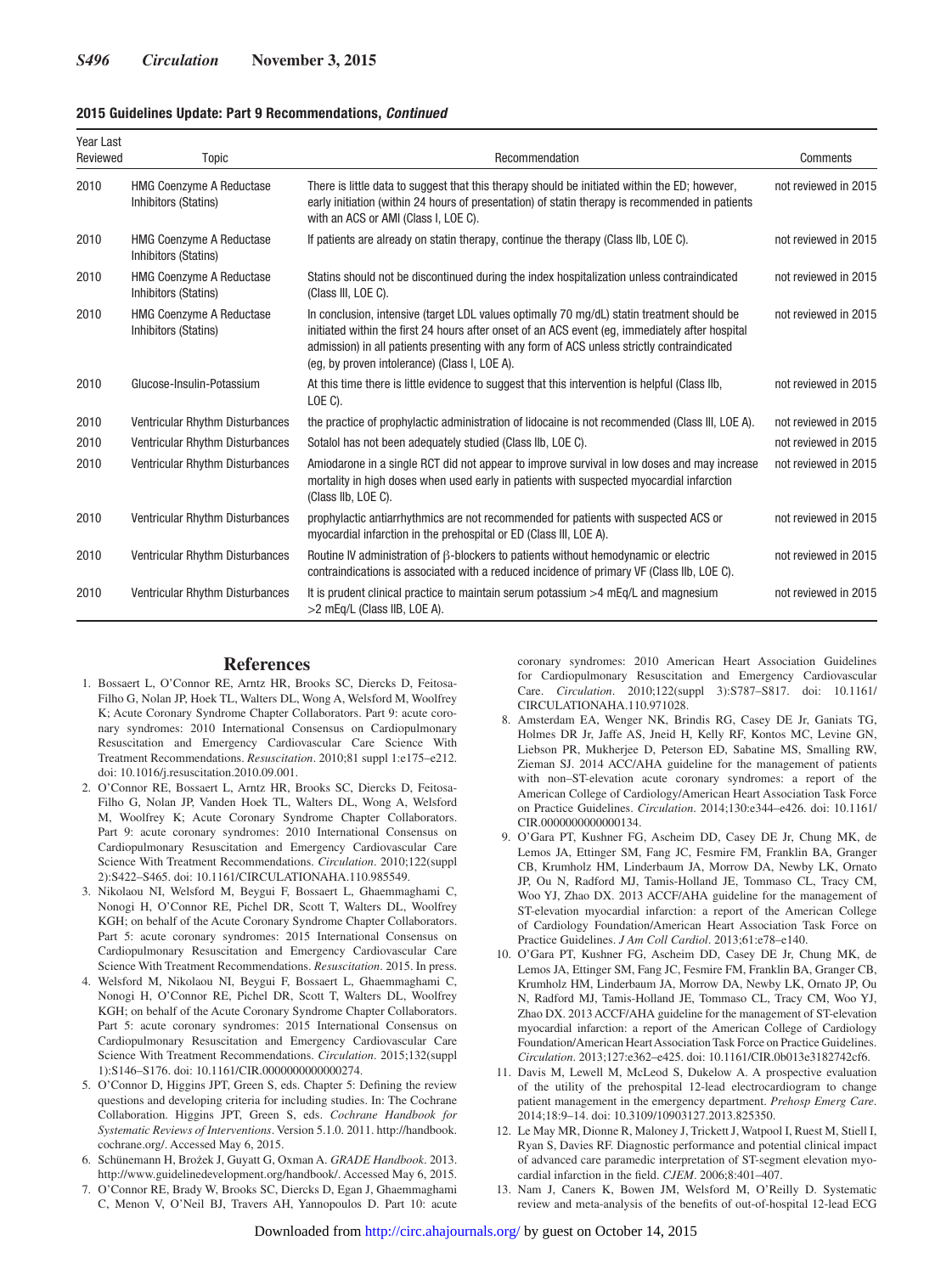and advance notification in ST-segment elevation myocardial infarction patients. *Ann Emerg Med*. 2014;64:176–86, 186.e1. doi: 10.1016/j. annemergmed.2013.11.016.

- 14. Bhalla MC, Mencl F, Gist MA, Wilber S, Zalewski J. Prehospital electrocardiographic computer identification of ST-segment elevation myocardial infarction. *Prehosp Emerg Care*. 2013;17:211–216. doi: 10.3109/10903127.2012.722176.
- 15. Clark EN, Sejersten M, Clemmensen P, Macfarlane PW. Automated electrocardiogram interpretation programs versus cardiologists' triage decision making based on teletransmitted data in patients with suspected acute coronary syndrome. *Am J Cardiol*. 2010;106:1696–1702. doi: 10.1016/j. amjcard.2010.07.047.
- 16. de Champlain F, Boothroyd LJ, Vadeboncoeur A, Huynh T, Nguyen V, Eisenberg MJ, Joseph L, Boivin JF, Segal E. Computerized interpretation of the prehospital electrocardiogram: predictive value for ST segment elevation myocardial infarction and impact on on-scene time. *CJEM*. 2014;16:94–105.
- 17. Squire BT, Tamayo-Sarver JH, Rashi P, Koenig W, Niemann JT. Effect of prehospital cardiac catheterization lab activation on door-to-balloon time, mortality, and false-positive activation. *Prehosp Emerg Care*. 2014;18:1– 8. doi: 10.3109/10903127.2013.836263.
- 18. Youngquist ST, Shah AP, Niemann JT, Kaji AH, French WJ. A comparison of door-to-balloon times and false-positive activations between emergency department and out-of-hospital activation of the coronary catheterization team. *Acad Emerg Med*. 2008;15:784–787. doi: 10.1111/j.1553-2712.2008.00186.x.
- 19. Brown JP, Mahmud E, Dunford JV, Ben-Yehuda O. Effect of prehospital 12-lead electrocardiogram on activation of the cardiac catheterization laboratory and door-to-balloon time in ST-segment elevation acute myocardial infarction. *Am J Cardiol*. 2008;101:158–161. doi: 10.1016/j. amjcard.2007.07.082.
- 20. van 't Hof AW, Rasoul S, van de Wetering H, Ernst N, Suryapranata H, Hoorntje JC, Dambrink JH, Gosselink M, Zijlstra F, Ottervanger JP, de Boer MJ; On-TIME study group. Feasibility and benefit of prehospital diagnosis, triage, and therapy by paramedics only in patients who are candidates for primary angioplasty for acute myocardial infarction. *Am Heart J*. 2006;151:1255.e1–1255.e5. doi: 10.1016/j.ahj.2006.03.014.
- 21. Feldman JA, Brinsfield K, Bernard S, White D, Maciejko T. Real-time paramedic compared with blinded physician identification of ST-segment elevation myocardial infarction: results of an observational study. *Am J Emerg Med*. 2005;23:443–448.
- 22. Ducas RA, Wassef AW, Jassal DS, Weldon E, Schmidt C, Grierson R, Tam JW. To transmit or not to transmit: how good are emergency medical personnel in detecting STEMI in patients with chest pain? *Can J Cardiol*. 2012;28:432–437. doi: 10.1016/j.cjca.2012.04.008.
- 23. Trivedi K, Schuur JD, Cone DC. Can paramedics read ST-segment elevation myocardial infarction on prehospital 12-lead electrocardiograms? *Prehosp Emerg Care*. 2009;13:207–214. doi: 10.1080/10903120802706153.
- 24. Davis DP, Graydon C, Stein R, Wilson S, Buesch B, Berthiaume S, Lee DM, Rivas J, Vilke GM, Leahy DR. The positive predictive value of paramedic versus emergency physician interpretation of the prehospital 12-lead electrocardiogram. *Prehosp Emerg Care*. 2007;11:399–402. doi: 10.1080/10903120701536784.
- 25. Lee CH, Van Gelder CM, Cone DC. Early cardiac catheterization laboratory activation by paramedics for patients with ST-segment elevation myocardial infarction on prehospital 12-lead electrocardiograms. *Prehosp Emerg Care*. 2010;14:153–158. doi: 10.3109/10903120903537213.
- 26. Young DR, Murinson M, Wilson C, Hammond B, Welch M, Block V, Booth S, Tedder W, Dolby K, Roh J, Beaton R, Edmunds J, Young M, Rice V, Somers C, Edwards R, Maynard C, Wagner GS. Paramedics as decision makers on the activation of the catheterization laboratory in the presence of acute ST-elevation myocardial infarction. *J Electrocardiol*. 2011;44:18–22. doi: 10.1016/j.jelectrocard.2010.06.010.
- 27. Dorsch MF, Greenwood JP, Priestley C, Somers K, Hague C, Blaxill JM, Wheatcroft SB, Mackintosh AF, McLenachan JM, Blackman DJ. Direct ambulance admission to the cardiac catheterization laboratory significantly reduces door-to-balloon times in primary percutaneous coronary intervention. *Am Heart J*. 2008;155:1054–1058. doi: 10.1016/j.ahj.2008.01.014.
- 28. Strauss DG, Sprague PQ, Underhill K, Maynard C, Adams GL, Kessenich A, Sketch MH Jr, Berger PB, Marcozzi D, Granger CB, Wagner GS. Paramedic transtelephonic communication to cardiologist of clinical and electrocardiographic assessment for rapid reperfusion of ST-elevation myocardial infarction. *J Electrocardiol*. 2007;40:265–270. doi: 10.1016/j. jelectrocard.2006.11.006.
- 29. Thygesen K, Alpert JS, Jaffe AS, Simoons ML, Chaitman BR, White HD; the Writing Group on behalf of the Joint ESC/ACCF/AHA/WHF Task Force for the Universal Definition of Myocardial Infarction. Third universal definition of myocardial infarction. *Circulation*. 2012;126:2020–2035. doi: 10.1161/CIR.0b013e31826e1058.
- 30. Mahajan VS, Jarolim P. How to interpret elevated cardiac troponin levels. *Circulation*. 2011;124:2350–2354. doi: 10.1161/ CIRCULATIONAHA.111.023697.
- 31. Pitts SR, Niska RW, Xu J, Burt CW. National Hospital Ambulatory Medical Care Survey: 2006 emergency department summary. *Natl Health Stat Report*. 2008:1–38.
- 32. Aldous SJ, Richards AM, Cullen L, Than MP. Early dynamic change in high-sensitivity cardiac troponin T in the investigation of acute myocardial infarction. *Clin Chem*. 2011;57:1154–1160. doi: 10.1373/ clinchem.2010.161166.
- 33. Parsonage WA, Greenslade JH, Hammett CJ, Lamanna A, Tate JR, Ungerer JP, Chu K, Than M, Brown AF, Cullen L. Validation of an accelerated high-sensitivity troponin T assay protocol in an Australian cohort with chest pain. *Med J Aust*. 2014;200:161–165.
- 34. Cullen L, Mueller C, Parsonage WA, Wildi K, Greenslade JH, Twerenbold R, Aldous S, Meller B, Tate JR, Reichlin T, Hammett CJ, Zellweger C, Ungerer JP, Rubini Gimenez M, Troughton R, Murray K, Brown AF, Mueller M, George P, Mosimann T, Flaws DF, Reiter M, Lamanna A, Haaf P, Pemberton CJ, Richards AM, Chu K, Reid CM, Peacock WF, Jaffe AS, Florkowski C, Deely JM, Than M. Validation of high-sensitivity troponin I in a 2-hour diagnostic strategy to assess 30-day outcomes in emergency department patients with possible acute coronary syndrome. *J Am Coll Cardiol*. 2013;62:1242–1249. doi: 10.1016/j.jacc.2013.02.078.
- 35. Kelly AM, Klim S. Prospective external validation of an accelerated (2-h) acute coronary syndrome rule-out process using a contemporary troponin assay. *Int J Emerg Med*. 2014;7:42. doi: 10.1186/s12245-014-0042-3.
- 36. Cullen L, Greenslade JH, Than M, Brown AF, Hammett CJ, Lamanna A, Flaws DF, Chu K, Fowles LF, Parsonage WA. The new Vancouver Chest Pain Rule using troponin as the only biomarker: an external validation study. *Am J Emerg Med*. 2014;32:129–134. doi: 10.1016/j. ajem.2013.10.021.
- 37. Hess EP, Brison RJ, Perry JJ, Calder LA, Thiruganasambandamoorthy V, Agarwal D, Sadosty AT, Silvilotti ML, Jaffe AS, Montori VM, Wells GA, Stiell IG. Development of a clinical prediction rule for 30-day cardiac events in emergency department patients with chest pain and possible acute coronary syndrome. *Ann Emerg Med*. 2012;59:115–25.e1. doi: 10.1016/j.annemergmed.2011.07.026.
- 38. Mahler SA, Miller CD, Hollander JE, Nagurney JT, Birkhahn R, Singer AJ, Shapiro NI, Glynn T, Nowak R, Safdar B, Peberdy M, Counselman FL, Chandra A, Kosowsky J, Neuenschwander J, Schrock JW, Plantholt S, Diercks DB, Peacock WF. Identifying patients for early discharge: performance of decision rules among patients with acute chest pain. *Int J Cardiol*. 2013;168:795–802. doi: 10.1016/j.ijcard.2012.10.010.
- 39. Xavier Scheuermeyer F, Wong H, Yu E, Boychuk B, Innes G, Grafstein E, Gin K, Christenson J. Development and validation of a prediction rule for early discharge of low-risk emergency department patients with potential ischemic chest pain. *CJEM*. 2014;16:106–119.
- 40. Montalescot G, Wiviott SD, Braunwald E, Murphy SA, Gibson CM, McCabe CH, Antman EM; TRITON-TIMI 38 investigators. Prasugrel compared with clopidogrel in patients undergoing percutaneous coronary intervention for ST-elevation myocardial infarction (TRITON-TIMI 38): double-blind, randomised controlled trial. *Lancet*. 2009;373:723–731. doi: 10.1016/S0140-6736(09)60441-4.
- 41. Steg PG, James S, Harrington RA, Ardissino D, Becker RC, Cannon CP, Emanuelsson H, Finkelstein A, Husted S, Katus H, Kilhamn J, Olofsson S, Storey RF, Weaver WD, Wallentin L; PLATO Study Group. Ticagrelor versus clopidogrel in patients with ST-elevation acute coronary syndromes intended for reperfusion with primary percutaneous coronary intervention: A Platelet Inhibition and Patient Outcomes (PLATO) trial subgroup analysis. *Circulation*. 2010;122:2131–2141. doi: 10.1161/ CIRCULATIONAHA.109.927582.
- 42. Zeymer U, Arntz HR, Mark B, Fichtlscherer S, Werner G, Schöller R, Zahn R, Diller F, Darius H, Dill T, Huber K. Efficacy and safety of a high loading dose of clopidogrel administered prehospitally to improve primary percutaneous coronary intervention in acute myocardial infarction: the randomized CIPAMI trial. *Clin Res Cardiol*. 2012;101:305–312. doi: 10.1007/s00392-011-0393-1.
- 43. Ducci K, Grotti S, Falsini G, Angioli P, Liistro F, Mandò M, Porto I, Bolognese L. Comparison of pre-hospital 600 mg or 900 mg vs. peri-interventional 300 mg clopidogrel in patients with ST-elevation myocardial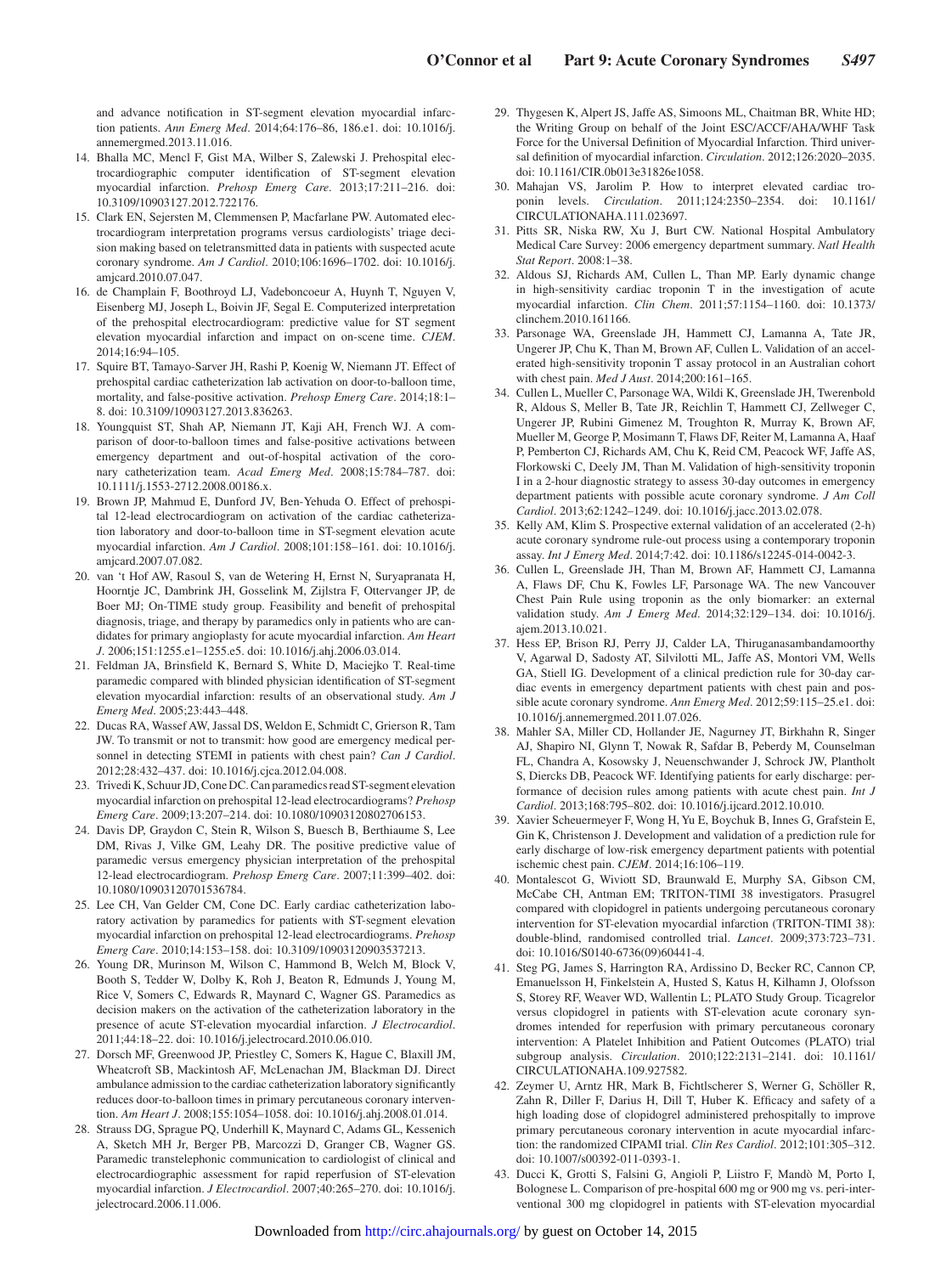infarction undergoing primary coronary angioplasty. The Load&Go randomized trial. *Int J Cardiol*. 2013;168:4814–4816. doi: 10.1016/j. iicard.2013.07.012.

- 44. Montalescot G, van 't Hof AW, Lapostolle F, Silvain J, Lassen JF, Bolognese L, Cantor WJ, Cequier A, Chettibi M, Goodman SG, Hammett CJ, Huber K, Janzon M, Merkely B, Storey RF, Zeymer U, Stibbe O, Ecollan P, Heutz WM, Swahn E, Collet JP, Willems FF, Baradat C, Licour M, Tsatsaris A, Vicaut E, Hamm CW; ATLANTIC Investigators. Prehospital ticagrelor in ST-segment elevation myocardial infarction. *N Engl J Med*. 2014;371:1016–1027. doi: 10.1056/NEJMoa1407024.
- 45. Zijlstra F, Ernst N, de Boer MJ, Nibbering E, Suryapranata H, Hoorntje JC, Dambrink JH, van 't Hof AW, Verheugt FW. Influence of prehospital administration of aspirin and heparin on initial patency of the infarctrelated artery in patients with acute ST elevation myocardial infarction. *J Am Coll Cardiol*. 2002;39:1733–1737.
- 46. Steg PG, van 't Hof A, Hamm CW, Clemmensen P, Lapostolle F, Coste P, Ten Berg J, Van Grunsven P, Eggink GJ, Nibbe L, Zeymer U, Campo dell' Orto M, Nef H, Steinmetz J, Soulat L, Huber K, Deliargyris EN, Bernstein D, Schuette D, Prats J, Clayton T, Pocock S, Hamon M, Goldstein P; EUROMAX Investigators. Bivalirudin started during emergency transport for primary PCI. *N Engl J Med*. 2013;369:2207–2217. doi: 10.1056/ NEJMoa1311096.
- 47. Sejersten M, Nielsen SL, Engstrøm T, Jørgensen E, Clemmensen P. Feasibility and safety of prehospital administration of bivalirudin in patients with ST-elevation myocardial infarction. *Am J Cardiol*. 2009;103:1635–1640. doi: 10.1016/j.amjcard.2009.02.015.
- 48. Bangalore S, Toklu B, Kotwal A, Volodarskiy A, Sharma S, Kirtane AJ, Feit F. Anticoagulant therapy during primary percutaneous coronary intervention for acute myocardial infarction: a meta-analysis of randomized trials in the era of stents and P2Y12 inhibitors. *BMJ*. 2014;349:g6419.
- 49. Cavender MA, Sabatine MS. Bivalirudin versus heparin in patients planned for percutaneous coronary intervention: a meta-analysis of randomised controlled trials. *Lancet*. 2014;384:599–606. doi: 10.1016/ S0140-6736(14)61216-2.
- 50. Stone GW, Mehran R, Goldstein P, Witzenbichler B, Van't Hof A, Guagliumi G, Hamm CW, Généreux P, Clemmensen P, Pocock SJ, Gersh BJ, Bernstein D, Deliargyris EN, Steg PG. Bivalirudin versus heparin with or without glycoprotein IIb/IIIa inhibitors in patients with STEMI undergoing primary percutaneous coronary intervention: pooled patient-level analysis from the HORIZONS-AMI and EUROMAX trials. *J Am Coll Cardiol*. 2015;65:27–38. doi: 10.1016/j.jacc.2014.10.029.
- 51. Montalescot G, Zeymer U, Silvain J, Boulanger B, Cohen M, Goldstein P, Ecollan P, Combes X, Huber K, Pollack C Jr, Bénezet JF, Stibbe O, Filippi E, Teiger E, Cayla G, Elhadad S, Adnet F, Chouihed T, Gallula S, Greffet A, Aout M, Collet JP, Vicaut E; ATOLL Investigators. Intravenous enoxaparin or unfractionated heparin in primary percutaneous coronary intervention for ST-elevation myocardial infarction: the international randomised open-label ATOLL trial. *Lancet*. 2011;378:693–703. doi: 10.1016/S0140-6736(11)60876-3.
- 52. Rawles JM, Kenmure AC. Controlled trial of oxygen in uncomplicated myocardial infarction. *Br Med J*. 1976;1:1121–1123.
- 53. Wilson AT, Channer KS. Hypoxaemia and supplemental oxygen therapy in the first 24 hours after myocardial infarction: the role of pulse oximetry. *J R Coll Physicians Lond*. 1997;31:657–661.
- 54. Kilgannon JH, Jones AE, Shapiro NI, Angelos MG, Milcarek B, Hunter K, Parrillo JE, Trzeciak S; Emergency Medicine Shock Research Network (EMShockNet) Investigators. Association between arterial hyperoxia following resuscitation from cardiac arrest and in-hospital mortality. *JAMA*. 2010;303:2165–2171. doi: 10.1001/jama.2010.707.
- 55. Janz DR, Hollenbeck RD, Pollock JS, McPherson JA, Rice TW. Hyperoxia is associated with increased mortality in patients treated with mild therapeutic hypothermia after sudden cardiac arrest. *Crit Care Med*. 2012;40:3135–3139. doi: 10.1097/CCM.0b013e3182656976.
- 56. Wang CH, Chang WT, Huang CH, Tsai MS, Yu PH, Wang AY, Chen NC, Chen WJ. The effect of hyperoxia on survival following adult cardiac arrest: a systematic review and meta-analysis of observational studies. *Resuscitation*. 2014;85:1142–1148. doi: 10.1016/j.resuscitation.2014.05.021.
- 57. Ukholkina GB, Kostianov IIu, Kuchkina NV, Grendo EP, Gofman IaB. [Effect of oxygenotherapy used in combination with reperfusion in patients with acute myocardial infarction]. *Kardiologiia*. 2005;45:59.
- 58. Ranchord AM, Argyle R, Beynon R, Perrin K, Sharma V, Weatherall M, Simmonds M, Heatlie G, Brooks N, Beasley R. High-concentration versus titrated oxygen therapy in ST-elevation myocardial infarction: a pilot randomized controlled trial. *Am Heart J*. 2012;163:168–175. doi: 10.1016/j. ahj.2011.10.013.
- 59. Stub D, Smith K, Bernard S, Nehme Z, Stephenson M, Bray JE, Cameron P, Barger B, Ellims AH, Taylor AJ, Meredith IT, Kaye DM; AVOID Investigators. Air Versus Oxygen in ST-Segment-Elevation Myocardial Infarction. *Circulation*. 2015;131:2143–2150. doi: 10.1161/ CIRCULATIONAHA.114.014494.
- 60. Welsh RC, Travers A, Senaratne M, Williams R, Armstrong PW. Feasibility and applicability of paramedic-based prehospital fibrinolysis in a large North American center. *Am Heart J*. 2006;152:1007–1014. doi: 10.1016/j.ahj.2006.06.022.
- 61. Castaigne AD, Hervé C, Duval-Moulin AM, Gaillard M, Dubois-Rande JL, Boesch C, Wolf M, Lellouche D, Jan F, Vernant P. Prehospital use of APSAC: results of a placebo-controlled study. *Am J Cardiol*. 1989;64:30A–33A; discussion 41A.
- 62. Schofer J, Büttner J, Geng G, Gutschmidt K, Herden HN, Mathey DG, Moecke HP, Polster P, Raftopoulo A, Sheehan FH. Prehospital thrombolysis in acute myocardial infarction. *Am J Cardiol*. 1990;66:1429–1433.
- 63. Weaver WD, Cerqueira M, Hallstrom AP, Litwin PE, Martin JS, Kudenchuk PJ, Eisenberg M. Prehospital-initiated vs hospital-initiated thrombolytic therapy. The Myocardial Infarction Triage and Intervention Trial. *JAMA*. 1993;270:1211–1216.
- 64. Zeymer U, Arntz HR, Dirks B, Ellinger K, Genzwürker H, Nibbe L, Tebbe U, Senges J, Schneider S; PREMIR-Investigators. Reperfusion rate and inhospital mortality of patients with ST segment elevation myocardial infarction diagnosed already in the prehospital phase: results of the German Prehospital Myocardial Infarction Registry (PREMIR). *Resuscitation*. 2009;80:402–406. doi: 10.1016/j.resuscitation.2008.12.004.
- 65. Hartwell D, Colquitt J, Loveman E, Clegg AJ, Brodin H, Waugh N, Royle P, Davidson P, Vale L, MacKenzie L. Clinical effectiveness and cost-effectiveness of immediate angioplasty for acute myocardial infarction: systematic review and economic evaluation. *Health Technol Assess*. 2005;9:1–99, iii.
- 66. Bonnefoy E, Lapostolle F, Leizorovicz A, Steg G, McFadden EP, Dubien PY, Cattan S, Boullenger E, Machecourt J, Lacroute JM, Cassagnes J, Dissait F, Touboul P; Comparison of Angioplasty and Prehospital Thromboysis in Acute Myocardial Infarction study group. Primary angioplasty versus prehospital fibrinolysis in acute myocardial infarction: a randomised study. *Lancet*. 2002;360:825–829. doi: 10.1016/ S0140-6736(02)09963-4.
- 67. Armstrong PW; WEST Steering Committee. A comparison of pharmacologic therapy with/without timely coronary intervention vs. primary percutaneous intervention early after ST-elevation myocardial infarction: the WEST (Which Early ST-elevation myocardial infarction Therapy) study. *Eur Heart J*. 2006;27:1530–1538. doi: 10.1093/eurheartj/ehl088.
- 68. Thiele H, Eitel I, Meinberg C, Desch S, Leuschner A, Pfeiffer D, Hartmann A, Lotze U, Strauss W, Schuler G; LIPSIA-STEMI Trial Group. Randomized comparison of pre-hospital-initiated facilitated percutaneous coronary intervention versus primary percutaneous coronary intervention in acute myocardial infarction very early after symptom onset: the LIPSIA-STEMI trial (Leipzig immediate prehospital facilitated angioplasty in ST-segment myocardial infarction). *JACC Cardiovasc Interv*. 2011;4:605–614. doi: 10.1016/j.jcin.2011.01.013.
- 69. Armstrong PW, Gershlick AH, Goldstein P, Wilcox R, Danays T, Lambert Y, Sulimov V, Rosell Ortiz F, Ostojic M, Welsh RC, Carvalho AC, Nanas J, Arntz HR, Halvorsen S, Huber K, Grajek S, Fresco C, Bluhmki E, Regelin A, Vandenberghe K, Bogaerts K, Van de Werf F; STREAM Investigative Team. Fibrinolysis or primary PCI in ST-segment elevation myocardial infarction. *N Engl J Med*. 2013;368:1379–1387. doi: 10.1056/NEJMoa1301092.
- 70. Primary versus tenecteplase-facilitated percutaneous coronary intervention in patients with ST-segment elevation acute myocardial infarction (ASSENT-4 PCI): randomised trial. *Lancet*. 2006;367:569–578.
- 71. Ellis SG, Tendera M, de Belder MA, van Boven AJ, Widimsky P, Janssens L, Andersen HR, Betriu A, Savonitto S, Adamus J, Peruga JZ, Kosmider M, Katz O, Neunteufl T, Jorgova J, Dorobantu M, Grinfeld L, Armstrong P, Brodie BR, Herrmann HC, Montalescot G, Neumann FJ, Effron MB, Barnathan ES, Topol EJ; FINESSE Investigators. Facilitated PCI in patients with ST-elevation myocardial infarction. *N Engl J Med*. 2008;358:2205–2217. doi: 10.1056/NEJMoa0706816.
- 72. Itoh T, Fukami K, Suzuki T, Kimura T, Kanaya Y, Orii M, Goto I, Matsui H, Sugawara S, Nakajima S, Fusazaki T, Nakamura M; IMPORTANT investigators. Comparison of long-term prognostic evaluation between pre-intervention thrombolysis and primary coronary intervention: a prospective randomized trial: five-year results of the IMPORTANT study. *Circ J*. 2010;74:1625–1634.
- 73. Kurihara H, Matsumoto S, Tamura R, Yachiku K, Nakata A, Nakagawa T, Yoshino T, Matsuyama T. Clinical outcome of percutaneous coronary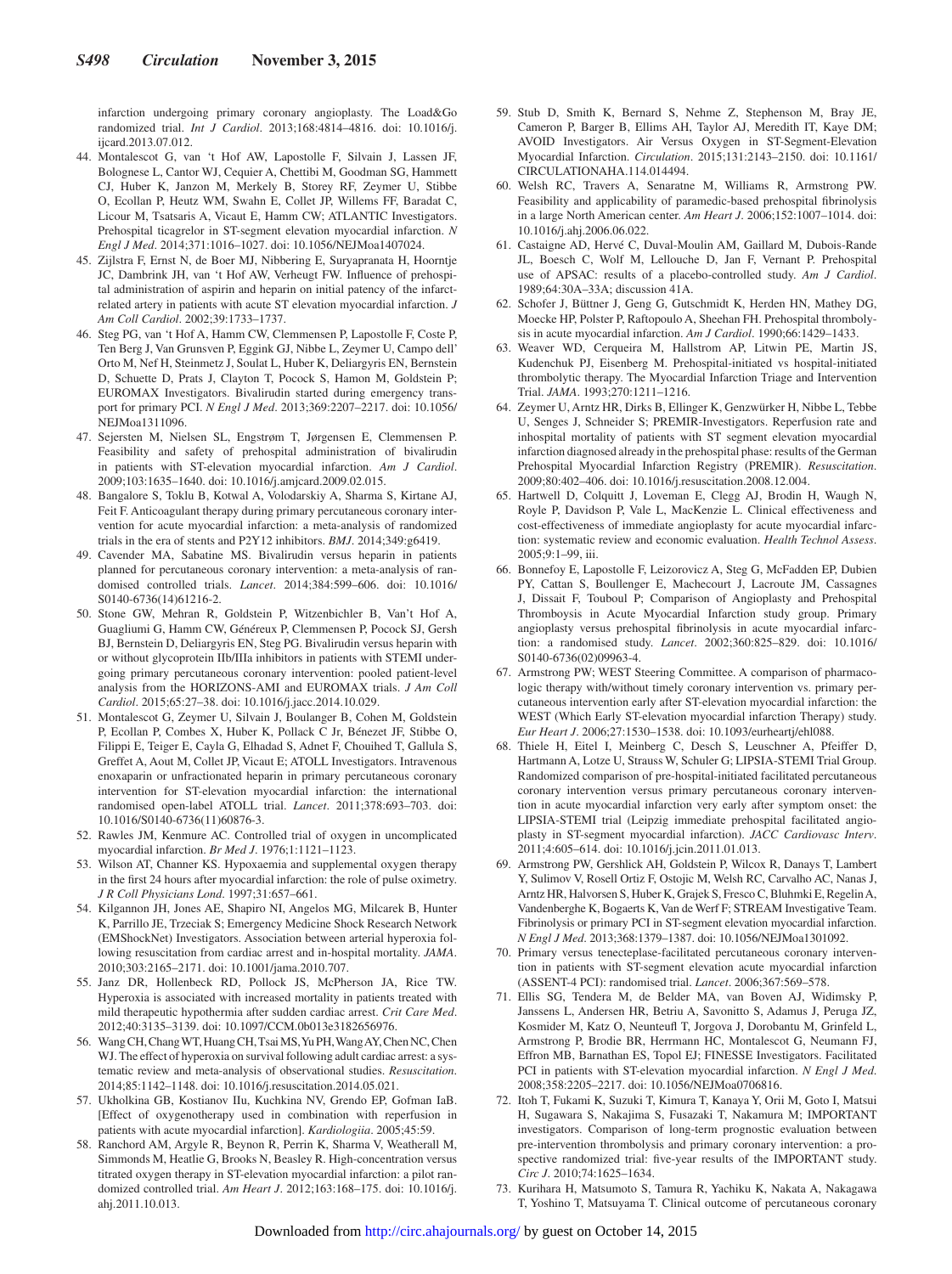intervention with antecedent mutant t-PA administration for acute myocardial infarction. *Am Heart J*. 2004;147:E14. doi: 10.1016/j.ahj.2003.10.028.

- 74. Thiele H, Scholz M, Engelmann L, Storch WH, Hartmann A, Dimmel G, Pfeiffer D, Schuler G; Leipzig Prehospital Fibrinolysis Group. ST-segment recovery and prognosis in patients with ST-elevation myocardial infarction reperfused by prehospital combination fibrinolysis, prehospital initiated facilitated percutaneous coronary intervention, or primary percutaneous coronary intervention. *Am J Cardiol*. 2006;98:1132–1139. doi: 10.1016/j.amjcard.2006.05.044.
- 75. Zijlstra F, Patel A, Jones M, Grines CL, Ellis S, Garcia E, Grinfeld L, Gibbons RJ, Ribeiro EE, Ribichini F, Granger C, Akhras F, Weaver WD, Simes RJ. Clinical characteristics and outcome of patients with early (<2 h), intermediate (2-4 h) and late (>4 h) presentation treated by primary coronary angioplasty or thrombolytic therapy for acute myocardial infarction. *Eur Heart J*. 2002;23:550–557. doi: 10.1053/euhj.2001.2901.
- 76. Grines CL, Serruys P, O'Neill WW. Fibrinolytic therapy: is it a treatment of the past? *Circulation*. 2003;107:2538–2542. doi: 10.1161/01. CIR.0000075292.29458.BB.
- 77. Westerhout CM, Bonnefoy E, Welsh RC, Steg PG, Boutitie F, Armstrong PW. The influence of time from symptom onset and reperfusion strategy on 1-year survival in ST-elevation myocardial infarction: a pooled analysis of an early fibrinolytic strategy versus primary percutaneous coronary intervention from CAPTIM and WEST. *Am Heart J*. 2011;161:283–290. doi: 10.1016/j.ahj.2010.10.033.
- 78. Bonnefoy E, Steg PG, Boutitie F, Dubien PY, Lapostolle F, Roncalli J, Dissait F, Vanzetto G, Leizorowicz A, Kirkorian G, Mercier C, McFadden EP, Touboul P; CAPTIM Investigators. Comparison of primary angioplasty and pre-hospital fibrinolysis in acute myocardial infarction (CAPTIM) trial: a 5-year follow-up. *Eur Heart J*. 2009;30:1598–1606. doi: 10.1093/eurheartj/ehp156.
- 79. Steg PG, Bonnefoy E, Chabaud S, Lapostolle F, Dubien PY, Cristofini P, Leizorovicz A, Touboul P; Comparison of Angioplasty and Prehospital Thrombolysis In acute Myocardial infarction (CAPTIM) Investigators. Impact of time to treatment on mortality after prehospital fibrinolysis or primary angioplasty: data from the CAPTIM randomized clinical trial. *Circulation*. 2003;108:2851–2856. doi: 10.1161/01.CIR.0000103122.10021.F2.
- 80. Widimský P, Budesínský T, Vorác D, Groch L, Zelízko M, Aschermann M, Branny M, St'ásek J, Formánek P; 'PRAGUE' Study Group Investigators. Long distance transport for primary angioplasty vs immediate thrombolysis in acute myocardial infarction. Final results of the randomized national multicentre trial–PRAGUE-2. *Eur Heart J*. 2003;24:94–104.
- 81. Tarantini G, Razzolini R, Napodano M, Bilato C, Ramondo A, Iliceto S. Acceptable reperfusion delay to prefer primary angioplasty over fibrinspecific thrombolytic therapy is affected (mainly) by the patient's mortality risk: 1 h does not fit all. *Eur Heart J*. 2010;31:676–683. doi: 10.1093/ eurheartj/ehp506.
- 82. Widimsky P. Primary angioplasty vs. thrombolysis: the end of the controversy? *Eur Heart J*. 2010;31:634–636. doi: 10.1093/eurheartj/ehp535.
- 83. Fibrinolytic Therapy Trialists' (FTT) Collaborative Group. Indications for fibrinolytic therapy in suspected acute myocardial infarction: collaborative overview of early mortality and major morbidity results from all randomised trials of more than 1000 patients. *Lancet*. 1994;343:311–322.
- 84. Hochman JS, Sleeper LA, Webb JG, Sanborn TA, White HD, Talley JD, Buller CE, Jacobs AK, Slater JN, Col J, McKinlay SM, LeJemtel TH. Early revascularization in acute myocardial infarction complicated by cardiogenic shock. SHOCK Investigators. Should We Emergently Revascularize Occluded Coronaries for Cardiogenic Shock. *N Engl J Med*. 1999;341:625–634. doi: 10.1056/NEJM199908263410901.
- 85. Keeley EC, Boura JA, Grines CL. Primary angioplasty versus intravenous thrombolytic therapy for acute myocardial infarction: a quantitative review of 23 randomised trials. *Lancet*. 2003;361:13–20. doi: 10.1016/ S0140-6736(03)12113-7.
- 86. Andersen HR, Nielsen TT, Rasmussen K, Thuesen L, Kelbaek H, Thayssen P, Abildgaard U, Pedersen F, Madsen JK, Grande P, Villadsen AB, Krusell LR, Haghfelt T, Lomholt P, Husted SE, Vigholt E, Kjaergard HK, Mortensen LS; DANAMI-2 Investigators. A comparison of coronary angioplasty with fibrinolytic therapy in acute myocardial infarction. *N Engl J Med*. 2003;349:733–742. doi: 10.1056/NEJMoa025142.
- 87. Dieker HJ, van Horssen EV, Hersbach FM, Brouwer MA, van Boven AJ, van 't Hof AW, Aengevaeren WR, Verheugt FW, Bär FW. Transport for abciximab facilitated primary angioplasty versus on-site thrombolysis with a liberal rescue policy: the randomised Holland Infarction Study (HIS). *J Thromb Thrombolysis*. 2006;22:39–45. doi: 10.1007/s11239-006-7731-6.
- 88. Dobrzycki S, Kralisz P, Nowak K, Prokopczuk P, Kochman W, Korecki J, Poniatowski B, Zuk J, Sitniewska E, Bachorzewska-Gajewska H,

Sienkiewicz J, Musial WJ. Transfer with GP IIb/IIIa inhibitor tirofiban for primary percutaneous coronary intervention vs. on-site thrombolysis in patients with ST-elevation myocardial infarction (STEMI): a randomized open-label study for patients admitted to community hospitals. *Eur Heart J*. 2007;28:2438–2448. doi: 10.1093/eurheartj/ehm369.

- 89. Grines CL, Westerhausen DR Jr, Grines LL, Hanlon JT, Logemann TL, Niemela M, Weaver WD, Graham M, Boura J, O'Neill WW, Balestrini C; Air PAMI Study Group. A randomized trial of transfer for primary angioplasty versus on-site thrombolysis in patients with high-risk myocardial infarction: the Air Primary Angioplasty in Myocardial Infarction study. *J Am Coll Cardiol*. 2002;39:1713–1719.
- 90. Svensson L, Aasa M, Dellborg M, Gibson CM, Kirtane A, Herlitz J, Ohlsson A, Karlsson T, Grip L. Comparison of very early treatment with either fibrinolysis or percutaneous coronary intervention facilitated with abciximab with respect to ST recovery and infarct-related artery epicardial flow in patients with acute ST-segment elevation myocardial infarction: the Swedish Early Decision (SWEDES) reperfusion trial. *Am Heart J*. 2006;151:798.e1–798.e7. doi: 10.1016/j.ahj.2005.09.013.
- 91. Vermeer F, Oude Ophuis AJ, vd Berg EJ, Brunninkhuis LG, Werter CJ, Boehmer AG, Lousberg AH, Dassen WR, Bär FW. Prospective randomised comparison between thrombolysis, rescue PTCA, and primary PTCA in patients with extensive myocardial infarction admitted to a hospital without PTCA facilities: a safety and feasibility study. *Heart*. 1999;82:426–431.
- 92. Widimský P, Groch L, Zelízko M, Aschermann M, Bednár F, Suryapranata H. Multicentre randomized trial comparing transport to primary angioplasty vs immediate thrombolysis vs combined strategy for patients with acute myocardial infarction presenting to a community hospital without a catheterization laboratory. The PRAGUE study. *Eur Heart J*. 2000;21:823–831. doi: 10.1053/euhj.1999.1993.
- 93. Fernández-Avilés F, Alonso JJ, Peña G, Blanco J, Alonso-Briales J, López-Mesa J, Fernández-Vázquez F, Moreu J, Hernández RA, Castro-Beiras A, Gabriel R, Gibson CM, Sánchez PL; GRACIA-2 (Groupo de Análisis de Cardiopatía Isquémica Aguda) Investigators. Primary angioplasty vs. early routine post-fibrinolysis angioplasty for acute myocardial infarction with ST-segment elevation: the GRACIA-2 non-inferiority, randomized, controlled trial. *Eur Heart J*. 2007;28:949–960. doi: 10.1093/eurheartj/ehl461.
- 94. Danchin N, Coste P, Ferrières J, Steg PG, Cottin Y, Blanchard D, Belle L, Ritz B, Kirkorian G, Angioi M, Sans P, Charbonnier B, Eltchaninoff H, Guéret P, Khalife K, Asseman P, Puel J, Goldstein P, Cambou JP, Simon T; FAST-MI Investigators. Comparison of thrombolysis followed by broad use of percutaneous coronary intervention with primary percutaneous coronary intervention for ST-segment-elevation acute myocardial infarction: data from the french registry on acute ST-elevation myocardial infarction (FAST-MI). *Circulation*. 2008;118:268–276. doi: 10.1161/CIRCULATIONAHA.107.762765.
- 95. Scheller B, Hennen B, Hammer B, Walle J, Hofer C, Hilpert V, Winter H, Nickenig G, Böhm M; SIAM III Study Group. Beneficial effects of immediate stenting after thrombolysis in acute myocardial infarction. *J Am Coll Cardiol*. 2003;42:634–641.
- 96. Fernandez-Avilés F, Alonso JJ, Castro-Beiras A, Vázquez N, Blanco J, Alonso-Briales J, López-Mesa J, Fernández-Vazquez F, Calvo I, Martínez-Elbal L, San Román JA, Ramos B; GRACIA (Grupo de Análisis de la Cardiopatía Isquémica Aguda) Group. Routine invasive strategy within 24 hours of thrombolysis versus ischaemia-guided conservative approach for acute myocardial infarction with ST-segment elevation (GRACIA-1): a randomised controlled trial. *Lancet*. 2004;364:1045– 1053. doi: 10.1016/S0140-6736(04)17059-1.
- 97. Le May MR, Wells GA, Labinaz M, Davies RF, Turek M, Leddy D, Maloney J, McKibbin T, Quinn B, Beanlands RS, Glover C, Marquis JF, O'Brien ER, Williams WL, Higginson LA. Combined angioplasty and pharmacological intervention versus thrombolysis alone in acute myocardial infarction (CAPITAL AMI study). *J Am Coll Cardiol*. 2005;46:417–424. doi: 10.1016/j.jacc.2005.04.042.
- 98. Cantor WJ, Fitchett D, Borgundvaag B, Ducas J, Heffernan M, Cohen EA, Morrison LJ, Langer A, Dzavik V, Mehta SR, Lazzam C, Schwartz B, Casanova A, Goodman SG; TRANSFER-AMI Trial Investigators. Routine early angioplasty after fibrinolysis for acute myocardial infarction. *N Engl J Med*. 2009;360:2705–2718. doi: 10.1056/ NEJMoa0808276.
- 99. Bøhmer E, Hoffmann P, Abdelnoor M, Arnesen H, Halvorsen S. Efficacy and safety of immediate angioplasty versus ischemia-guided management after thrombolysis in acute myocardial infarction in areas with very long transfer distances results of the NORDISTEMI (NORwegian study on DIstrict treatment of ST-elevation myocardial infarction). *J Am Coll Cardiol*. 2010;55:102–110. doi: 10.1016/j.jacc.2009.08.007.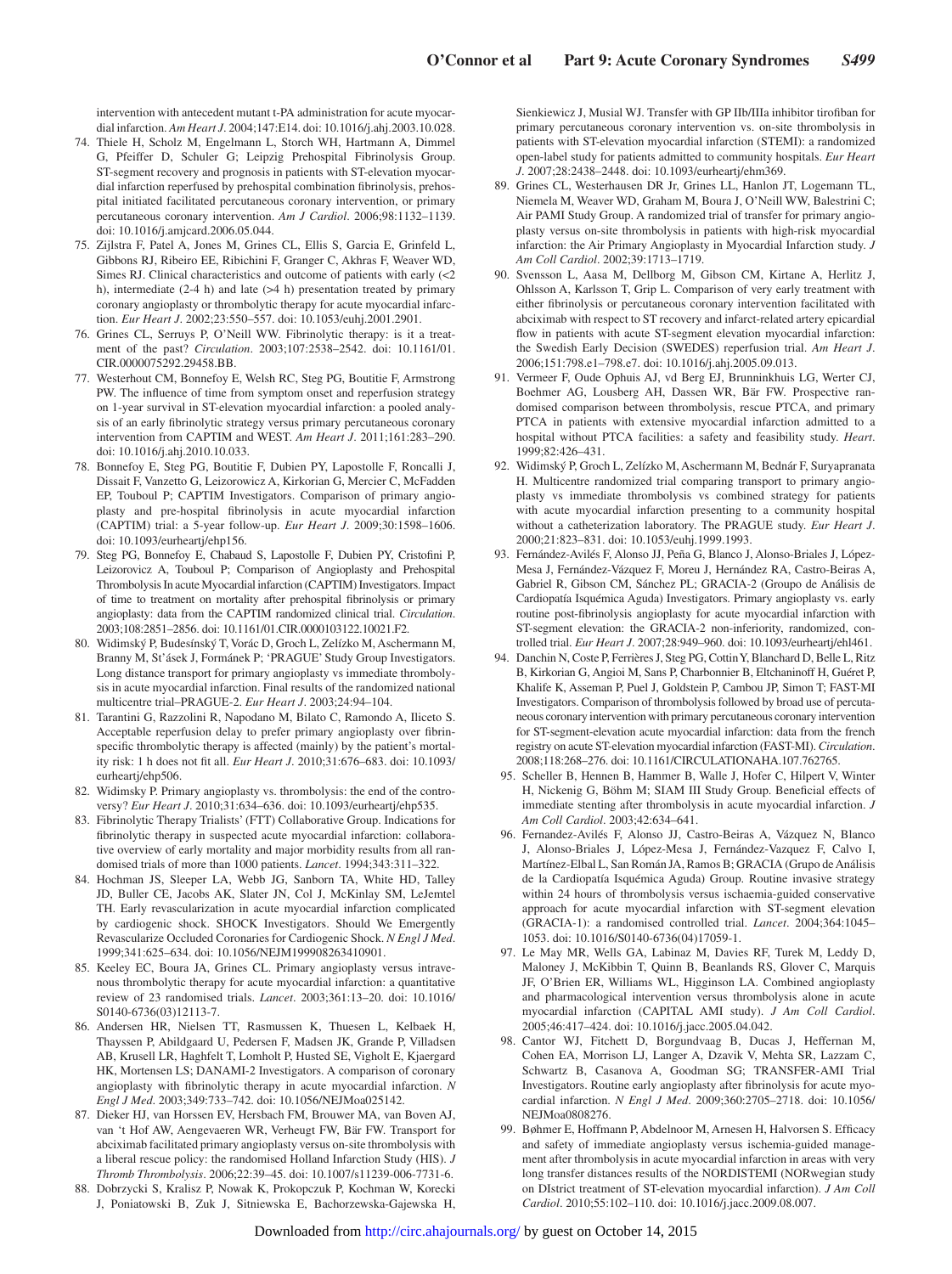- 100. Bednár F, Widimský P, Krupicka J, Groch L, Aschermann M, Zelízko M; PRAGUE Study Group Investigators. Interhospital transport for primary angioplasty improves the long-term outcome of acute myocardial infarction compared with immediate thrombolysis in the nearest hospital (one-year follow-up of the PRAGUE-1 study). *Can J Cardiol*. 2003;19:1133–1137.
- 101. Bagai A, Cantor WJ, Tan M, Tong W, Lamy A, Fitchett D, Cohen EA, Mehta SR, Borgundvaag B, Ducas J, Heffernan M, Džavík V, Morrison L, Schwartz B, Lazzam C, Langer A, Goodman SG. Clinical outcomes and cost implications of routine early PCI after fibrinolysis: oneyear follow-up of the Trial of Routine Angioplasty and Stenting after Fibrinolysis to Enhance Reperfusion in Acute Myocardial Infarction (TRANSFER-AMI) study. *Am Heart J*. 2013;165:630–637.e2. doi: 10.1016/j.ahj.2012.12.016.
- 102. Hollenbeck RD, McPherson JA, Mooney MR, Unger BT, Patel NC, McMullan PW Jr, Hsu CH, Seder DB, Kern KB. Early cardiac catheterization is associated with improved survival in comatose survivors of cardiac arrest without STEMI. *Resuscitation*. 2014;85:88–95. doi: 10.1016/j.resuscitation.2013.07.027.
- 103. Mooney MR, Unger BT, Boland LL, Burke MN, Kebed KY, Graham KJ, Henry TD, Katsiyiannis WT, Satterlee PA, Sendelbach S, Hodges JS, Parham WM. Therapeutic hypothermia after out-of-hospital cardiac arrest: evaluation of a regional system to increase access to cooling. *Circulation*. 2011;124:206–214. doi: 10.1161/CIRCULATIONAHA.110.986257.
- 104. Gräsner JT, Meybohm P, Lefering R, Wnent J, Bahr J, Messelken M, Jantzen T, Franz R, Scholz J, Schleppers A, Böttiger BW, Bein B, Fischer M; German Resuscitation Registry Study Group. ROSC after cardiac arrest–the RACA score to predict outcome after out-of-hospital cardiac arrest. *Eur Heart J*. 2011;32:1649–1656. doi: 10.1093/eurheartj/ehr107.
- 105. Cronier P, Vignon P, Bouferrache K, Aegerter P, Charron C, Templier F, Castro S, El Mahmoud R, Lory C, Pichon N, Dubourg O, Vieillard-Baron A. Impact of routine percutaneous coronary intervention after out-of-hospital cardiac arrest due to ventricular fibrillation. *Crit Care*. 2011;15:R122. doi: 10.1186/cc10227.
- 106. Bulut S, Aengevaeren WR, Luijten HJ, Verheugt FW. Successful out-ofhospital cardiopulmonary resuscitation: what is the optimal in-hospital treatment strategy? *Resuscitation*. 2000;47:155–161.
- 107. Bro-Jeppesen J, Kjaergaard J, Wanscher M, Pedersen F, Holmvang L, Lippert FK, Møller JE, Køber L, Hassager C. Emergency coronary angiography in comatose cardiac arrest patients: do real-life experiences support the guidelines? *Eur Heart J Acute Cardiovasc Care*. 2012;1:291– 301. doi: 10.1177/2048872612465588.
- 108. Aurore A, Jabre P, Liot P, Margenet A, Lecarpentier E, Combes X. Predictive factors for positive coronary angiography in out-of-hospital

cardiac arrest patients. *Eur J Emerg Med*. 2011;18:73–76. doi: 10.1097/ MEJ.0b013e32833d469a.

- 109. Nanjayya VB, Nayyar V. Immediate coronary angiogram in comatose survivors of out-of-hospital cardiac arrest–an Australian study. *Resuscitation*. 2012;83:699–704. doi: 10.1016/j.resuscitation.2011.12.004.
- 110. Reynolds JC, Callaway CW, El Khoudary SR, Moore CG, Alvarez RJ, Rittenberger JC. Coronary angiography predicts improved outcome following cardiac arrest: propensity-adjusted analysis. *J Intensive Care Med*. 2009;24:179–186. doi: 10.1177/0885066609332725.
- 111. Strote JA, Maynard C, Olsufka M, Nichol G, Copass MK, Cobb LA, Kim F. Comparison of role of early (less than six hours) to later (more than six hours) or no cardiac catheterization after resuscitation from out-ofhospital cardiac arrest. *Am J Cardiol*. 2012;109:451–454. doi: 10.1016/j. amjcard.2011.09.036.
- 112. Tømte O, Andersen GØ, Jacobsen D, Drægni T, Auestad B, Sunde K. Strong and weak aspects of an established post-resuscitation treatment protocol-A five-year observational study. *Resuscitation*. 2011;82:1186– 1193. doi: 10.1016/j.resuscitation.2011.05.003.
- 113. Waldo SW, Armstrong EJ, Kulkarni A, Hoffmayer K, Kinlay S, Hsue P, Ganz P, McCabe JM. Comparison of clinical characteristics and outcomes of cardiac arrest survivors having versus not having coronary angiography. *Am J Cardiol*. 2013;111:1253–1258. doi: 10.1016/j. amjcard.2013.01.267.
- 114. Nielsen N, Hovdenes J, Nilsson F, Rubertsson S, Stammet P, Sunde K, Valsson F, Wanscher M, Friberg H; Hypothermia Network. Outcome, timing and adverse events in therapeutic hypothermia after out-of-hospital cardiac arrest. *Acta Anaesthesiol Scand*. 2009;53:926–934. doi: 10.1111/j.1399-6576.2009.02021.x.
- 115. Werling M, Thorén AB, Axelsson C, Herlitz J. Treatment and outcome in post-resuscitation care after out-of-hospital cardiac arrest when a modern therapeutic approach was introduced. *Resuscitation*. 2007;73:40–45. doi: 10.1016/j.resuscitation.2006.08.018.
- 116. Zanuttini D, Armellini I, Nucifora G, Carchietti E, Trillò G, Spedicato L, Bernardi G, Proclemer A. Impact of emergency coronary angiography on in-hospital outcome of unconscious survivors after out-of-hospital cardiac arrest. *Am J Cardiol*. 2012;110:1723–1728. doi: 10.1016/j. amjcard.2012.08.006.
- 117. Tømte O, Andersen GØ, Jacobsen D, Drægni T, Auestad B, Sunde K. Strong and weak aspects of an established post-resuscitation treatment protocol-A five-year observational study. *Resuscitation*. 2011;82:1186– 1193. doi: 10.1016/j.resuscitation.2011.05.003.

KEY WORDS: electrocardiogram ■ fibrinolytics ■ myocardial infarction ■ ST-segment elevation ■ unstable angina